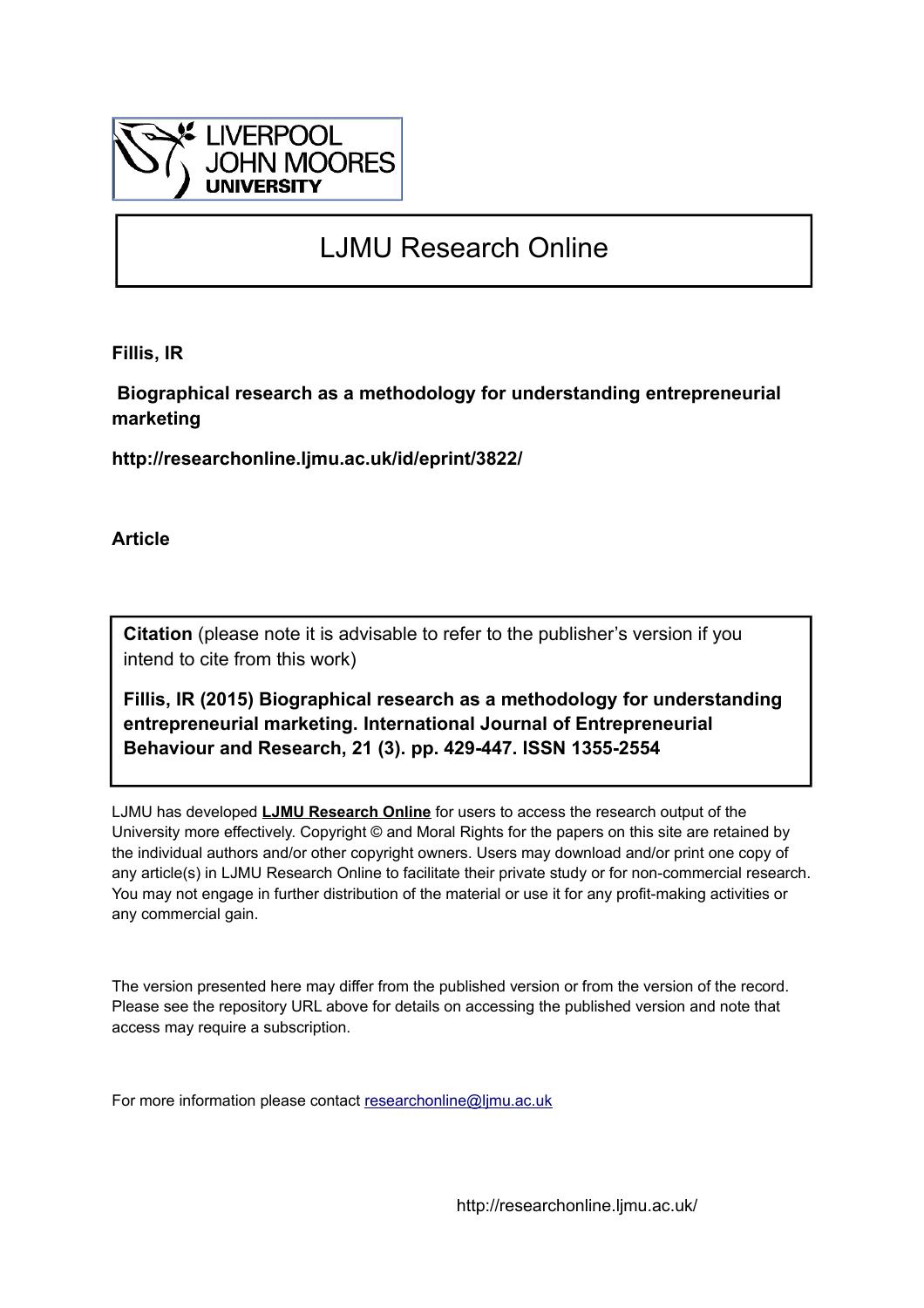# **Biographical research as a methodology for understanding entrepreneurial marketing**

# **Ian Fillis**

# **Structured Abstract:**

**Purpose:** This paper responds to the Special Issue call by developing the case for enhancing understanding of entrepreneurial marketing by utilising biographical research. This builds on the limited existing research in entrepreneurial marketing using this approach.

**Methodology:** Five entrepreneurial marketers are assessed using biographical research.

**Findings:** Understanding of entrepreneurial marketing is enhanced by the adoption of biographical research. The individuals assessed clearly show the connection between the telling of a life story and how a business is run using an entrepreneurial marketing approach. Biographical techniques succeed in addressing the need for situation specific understanding. Creativity and other entrepreneurial marketing core competencies contribute to shaping competitive advantage through their ability to influence entrepreneurial marketing behaviour, market creation and growth activities.

**Research implications:** Biographical research can provide the additional theoretical and practical insight which entrepreneurial marketing requires to enable triangulation with existing research findings, helped by its longitudinal perspective and embeddedness in the social and business worlds.

**Practical implications:** Entrepreneurial marketers can make use of biographical research findings due to their readability and association with their own practices to help shape future strategies.

**Originality/value:** Although increasingly popular in entrepreneurship and small business research, the biographical approach has been underutilised in entrepreneurial marketing research. These research results enhance existing understanding of the foundations of entrepreneurial marketing.

**Keywords:** biography, entrepreneurship, marketing, methodology, competencies, market creation

# **Research Paper**

**Word count:** 9401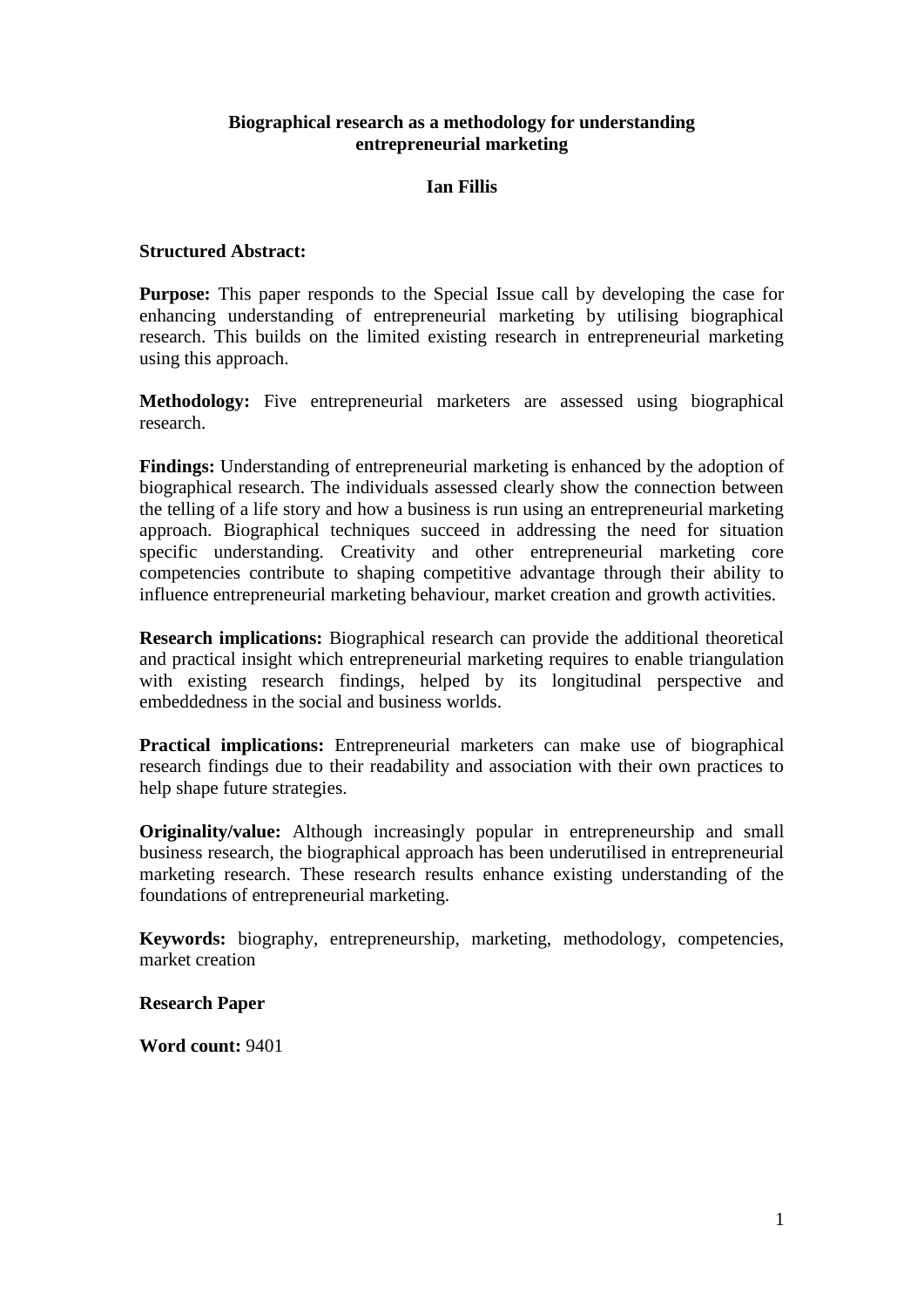# **Biographical research as a methodology for understanding entrepreneurial marketing**

# **Introduction:**

In response to the call for papers this research develops the case for utilising biographical research to improve understanding of entrepreneurial marketing as part of the wider entrepreneurship and small firm research domain. In particular it provides longitudinal insight into competency development, opportunity recognition, market creation and growth activities. It also contributes to the rethinking of entrepreneurial marketing epistemology. Its interpretive approach embraces the complexities of subjective worlds and the lived experience. This methodological approach has been greatly under-represented from an entrepreneurial marketing perspective. The central research question is: How can biographical research add to our understanding of entrepreneurial marketing? It is expected that the uncovering of data not accessible by other means such as the survey approach can complement our existing knowledge by revealing the longitudinal influences which shape entrepreneurial marketing competency development, decision making and subsequent actions.

The paper is structured as follows: An appraisal of biography as a research method is carried out before discussion of its application to entrepreneurial marketing. Researcher judgement and cross-sectional sampling are used to identify relevant individuals for analysis. Although limited in number, this approach has been used successfully in several other studies of entrepreneurial marketing (e.g. Fillis and Herman 2005; Fillis 2006a; 2006b; 2007). These papers considered how insight can result from the triangulation of biographical data with other sources. The paper then discusses the findings from theoretical and practical perspectives and reflects on the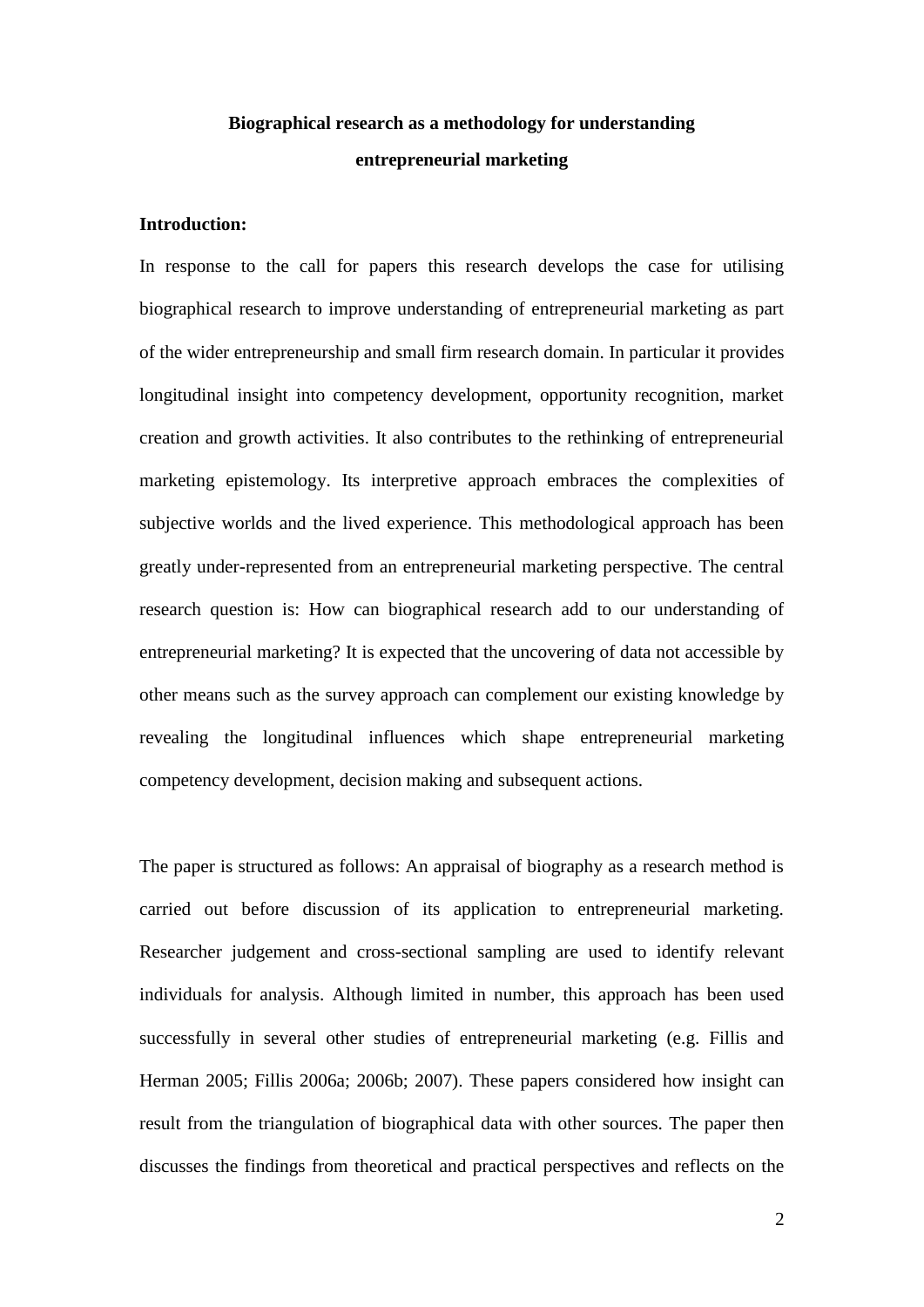suitability of biographical research in enhancing understanding of entrepreneurial marketing. Finally, a conceptual model is developed which visualises the paper's contributions to the Special Issue call.

# **Entrepreneurship and small business research and the growth of the enterprise discourse:**

The rethinking of entrepreneurship (Steyaert and Hjorth 2003; Johannson 2004; Gartner 2010) has been accompanied by the emergence of an enterprise discourse or narrative (Du Gay 2004). Gartner and Birley 2002:387-388) believe that

…many substantive issues in entrepreneurship research are rarely addressed, and that many of the important questions…can only be asked through qualitative methods and approaches…Our inkling about quantitative research is more of "There is something missing here". Some questions simply do not get asked, or cannot be asked, when undertaking quantitative studies.

What is required are more situation specific understandings stemming from individually, rather than uniformly, shaped behaviours. Endres and Woods (2007), for example, call for subjectivist research into entrepreneurial opportunity creation where internal mental processes and subjective meanings are deemed crucial in understanding behaviour. The challenge is to develop theory from a variety of perspectives, including the social context and longitudinal time frame (Low and McMillan 1988). Entrepreneurship should develop its own distinct methods and theories which can accommodate the variable nature of entrepreneurial behaviour:

Entrepreneurship begins with a disjointed, discontinuous, non-linear (and usually unique) event that cannot be studied successfully with methods developed for examining smooth, continuous, linear (and often repeatable) processes…we should be studying central questions with appropriate tools, whether they are simple or complex (Bygrave 1989:8).

One such distinct approach is contained within entrepreneurial marketing which is now an established way of understanding entrepreneurial and small firm theory and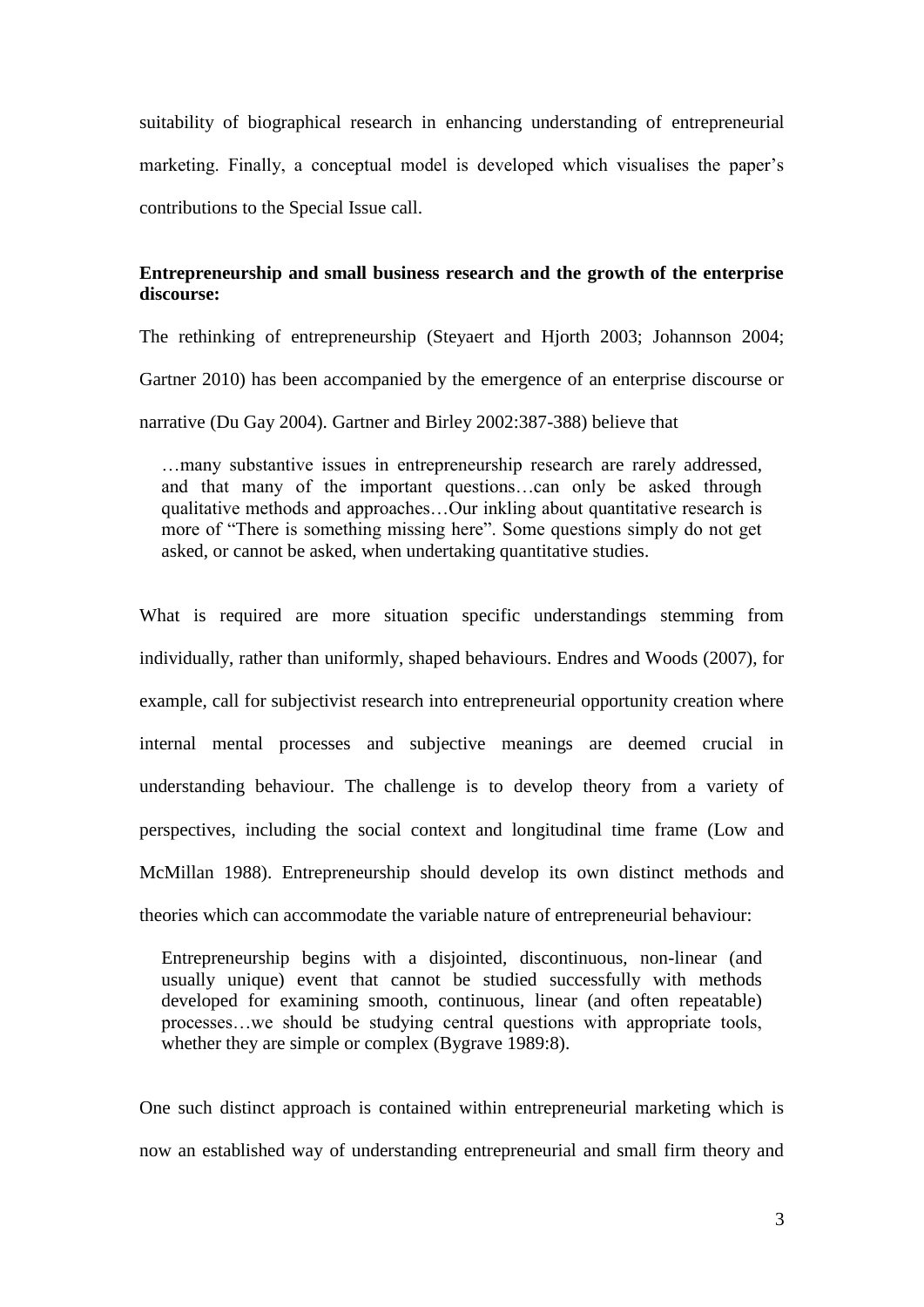practice. This differs from an administrative viewpoint which tends to focus around larger organisations' ability to access greater resources, while paying much less attention to entrepreneurial small and medium sized enterprises (Hills et al. 2008). Entrepreneurial marketing is different since it does not embrace the linear, rational thinking contained in the administered perspective and instead places entrepreneurial vision, opportunity recognition and informal processes at its heart.

## **Entrepreneurial marketing:**

A consensus is now emerging around the meaning and boundaries of entrepreneurial marketing. Entrepreneurial marketing recognises the need for situational awareness within a heterogeneous firm environment rather than following prescriptive, generalised advice (O'Donnell 2004). This is demonstrated through owner/manager experience, knowledge, communication and judgement abilities within a competency spectrum (Carson et al. 1995; Man et al. 2002). Entrepreneurial marketing concerns the proactive identification and exploitation of opportunities in acquiring and retaining profitable customers by adopting innovative approaches to risk management, resource leveraging and value creation (Bjerke and Hultman 2002; Morris et al. 2002; Additional factors contributing to its practice include owner/manager self belief, innovative thinking, imagination, vision, judgement, creativity, ambition, intuition and flexibility (Hansen and Hills 2004; Thomas et al. 2013). Entrepreneurial marketers make use of both formal and informal ways of carrying out business, including networking (Gilmore et al. 2001; O'Donnell et al. 2001) to engage with customers (Jones and Rowley 2011). It also concerns the creative use of an organisation's resources (Shaw 1999). Other contributing factors include entrepreneurial effort, energy, commitment and persistence (Hill and McGowan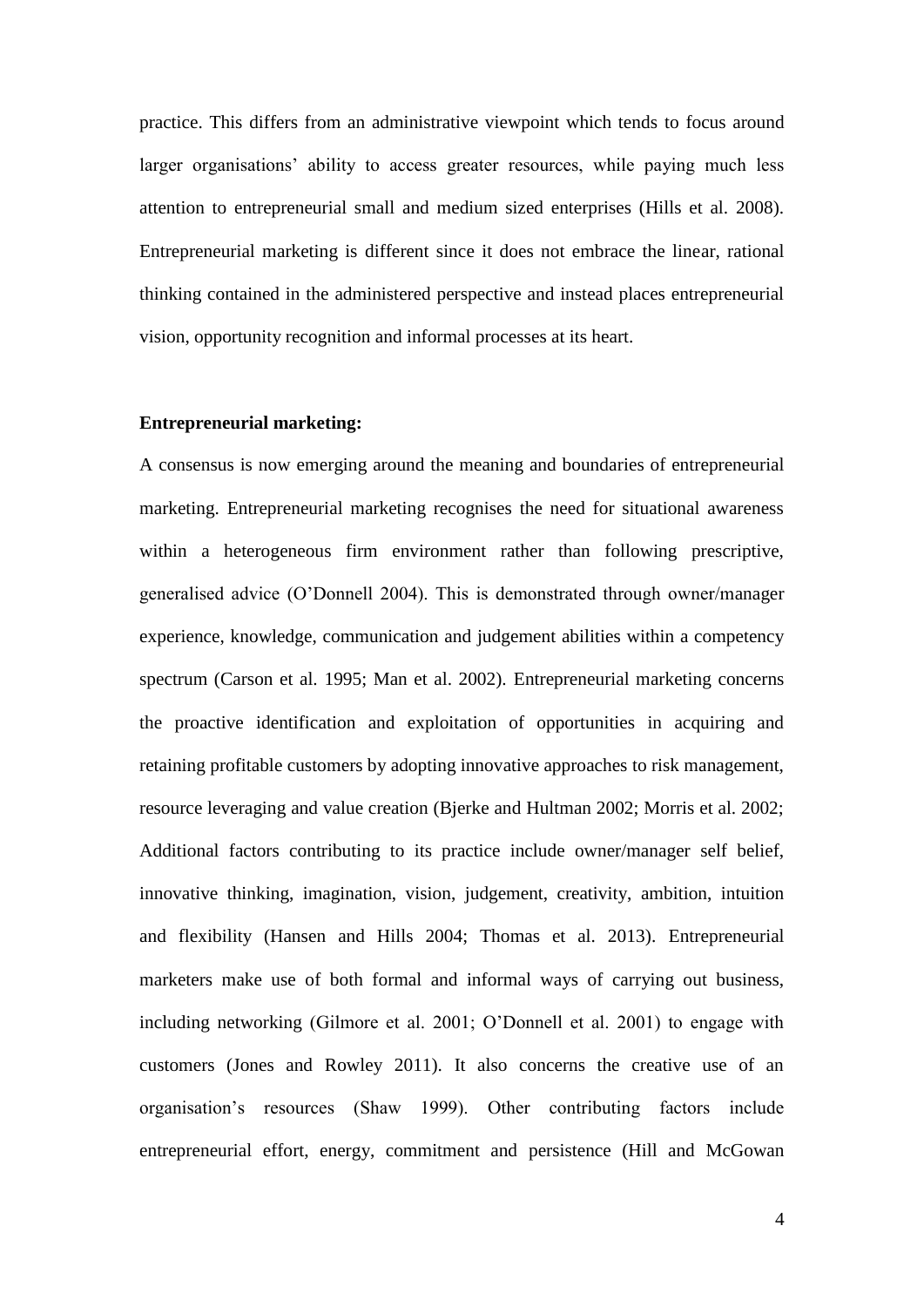1997). A large proportion of entrepreneurial marketing research activity focuses on the pre start-up and start-up stages of the enterprise (Hoy 2008) but it should also concern the ongoing development of the business over time. This is where insight from biographical research can be particularly valuable. The research methodologies adopted by entrepreneurial marketing researchers transcend both quantitative and qualitative approaches. However, due to the situation specific nature of much entrepreneurial marketing behaviour, a qualitative perspective can result in greater insight and facilitate the development of a closer relationship between the researcher and the researched.

# **Biography as a research method:**

Biographical analysis is a form of qualitative research concerned with the construction of stories describing human action in social and other contexts (Polkinghorne 1995; Roberts 2002). It considers the lived experience of individuals from a variety of contextualised perspectives (Muller 1999). The processes involve include thinking, talking and remembering events, constructing meaning and making sense (Josselson and Lieblich 1995; Weick 1995). In addition to any themes identified, sense can be made of the data by identifying key points made via social and cultural processes (Vipond and Hunt 1984). Understanding the role of the social world can be enhanced by interpreting stories of the self and how the individual interacts with society (Down 2006). A life story can be pictured as a series of mutually related themes within a network of interconnected cross references.

Biographical research enhances understanding of life, behaviour, motives, personality and other factors relating to the individual such as the people and conditions which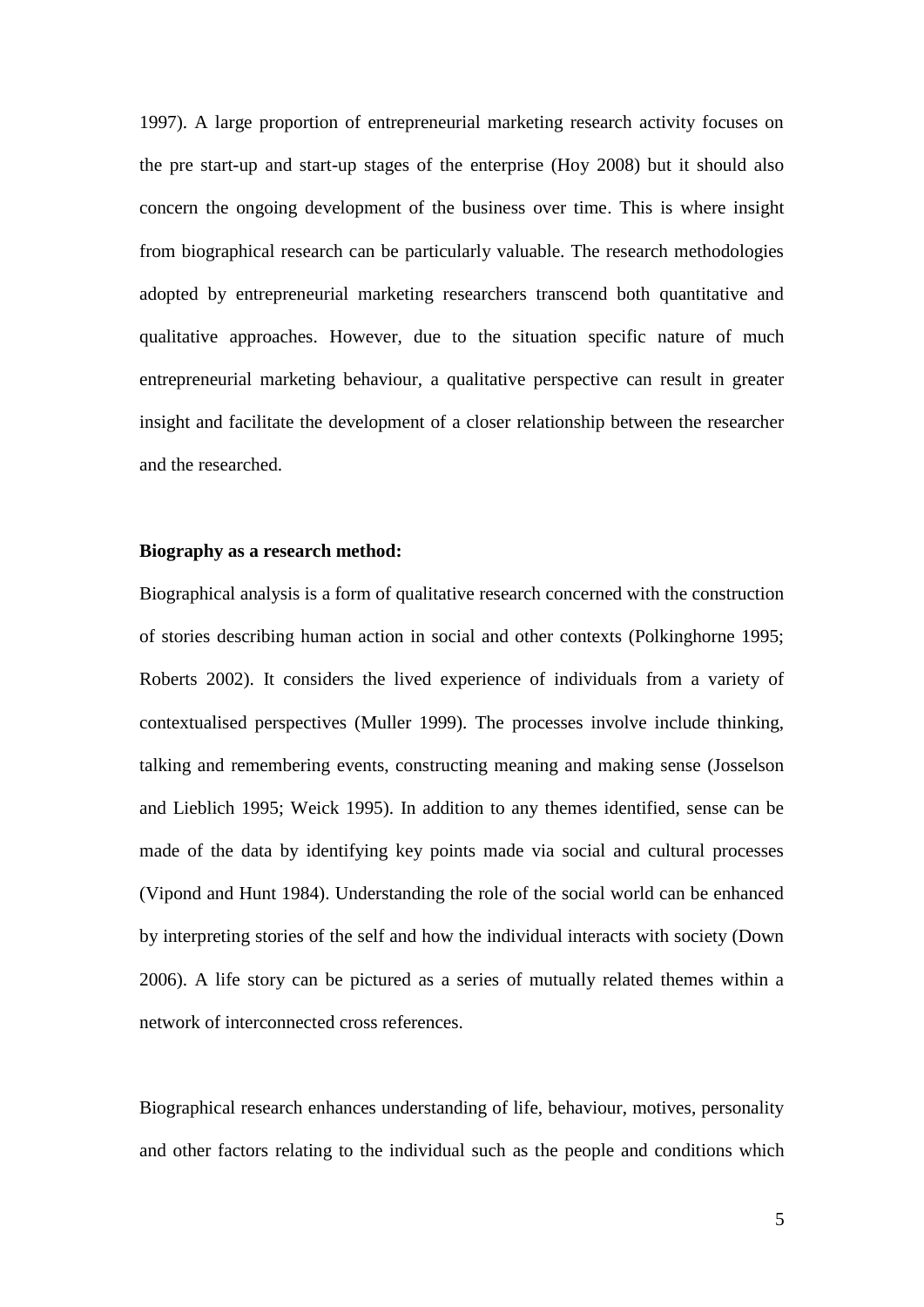impact (Jones 1998; Jones et al. 2011). It also uncovers and interprets longitudinal, historical data, with understanding enhanced further when combined with theory (Dixon 1998). Interview data can also be viewed as a type of biography using the depth or long interview process (McCracken 1988). Like all methodological approaches the biographical method has its critics; for example, that bias can be introduced by an author writing an idealised version of the truth, or hagiography. Personal biographies on business venturing, for example, can be deemed anecdotal (Fletcher 2007). However, cross-checking of findings from a variety of primary and secondary sources can help alleviate these concerns.

Biographical research can be both descriptive and interpretive. There are several sources of biographical data (Alpers 1996). The personal biography involves demographic, family and personality characteristics of the subject. The professional biography relates to the development of the subject's career. The intellectual biography describes the subject's education and training and the environmental biography evaluates the social, political and economic conditions during the subject's lifetime. A truly objective biography is difficult to achieve, containing minimal interpretation by the biographer and large degrees of chronological, factual information (Clifford 1970). The artistic-scholarly biography contains a degree of creative imagination while the narrative biography contains fictionalised scenes and conversations. The fictional biography has minimal resemblance to the original occurrences and uses few primary resources.

Biography offers ways into the lives of individuals and their social and business worlds (Erben 1993). They tend to have a formal structure based around literary,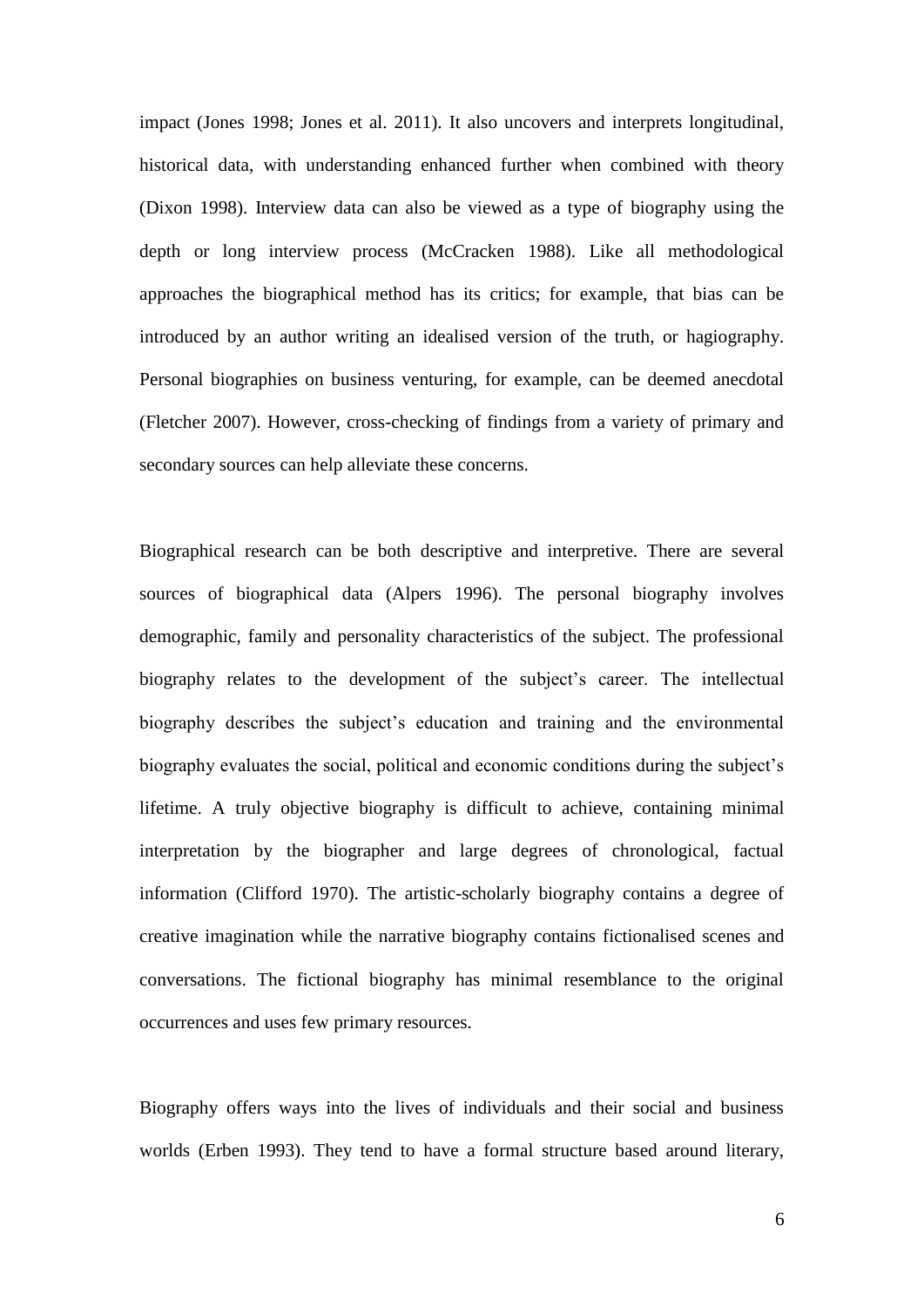sociological and interpretive conventions, normally having a beginning and end, are linear, have turning points and sets of objective voices and markers (Denzin 1984). Autobiographies are self-narratives of identity through their ability to construct previous events and actions. Studying a written biography triggers an engagement with narrative discourse (Czarniawska 1997). Biography is a form of social construction (Downing 2005) where individuals build their own perceived social reality from their subjective interpretations, while also introducing historical and culturally grounded components (Fisher 1987). Biographical analysis is based on the belief that each individual has a unique personal construct system, or individual biography, which cannot be identified using other methods alone. A life history reported by an individual is a narrative of personal experience (Titon 1980), while the author of the written biography can be considered part of the contribution of the text (Derrida 1981). Denzin (1986) breaks down the life of the individual into the surface level involving everyday tasks and routines and the deep level concerning the feeling, moral, sacred inner self. The inner world of thought and experience is the phenomenological stream of consciousness and the outer layer of events and experience the interactional stream of experience.

# **Using biographical research as a methodology for understanding entrepreneurial marketing:**

There is increasing use of narrative methods in researching entrepreneurship such as analysing written text, oral narratives, ethnographical material and fiction (e.g. Rae 2005; Gartner 2007; Clarke and Holt 2010; Larty and Hamilton 2011). These methods enhance conceptual, epistemological and methodological reflection (Hjorth and Steyaert 2004), with entrepreneurial events dynamically 'emplotted' in the narrative (Ricoeur 1991). They make three contributions: the story-telling interview as an aid to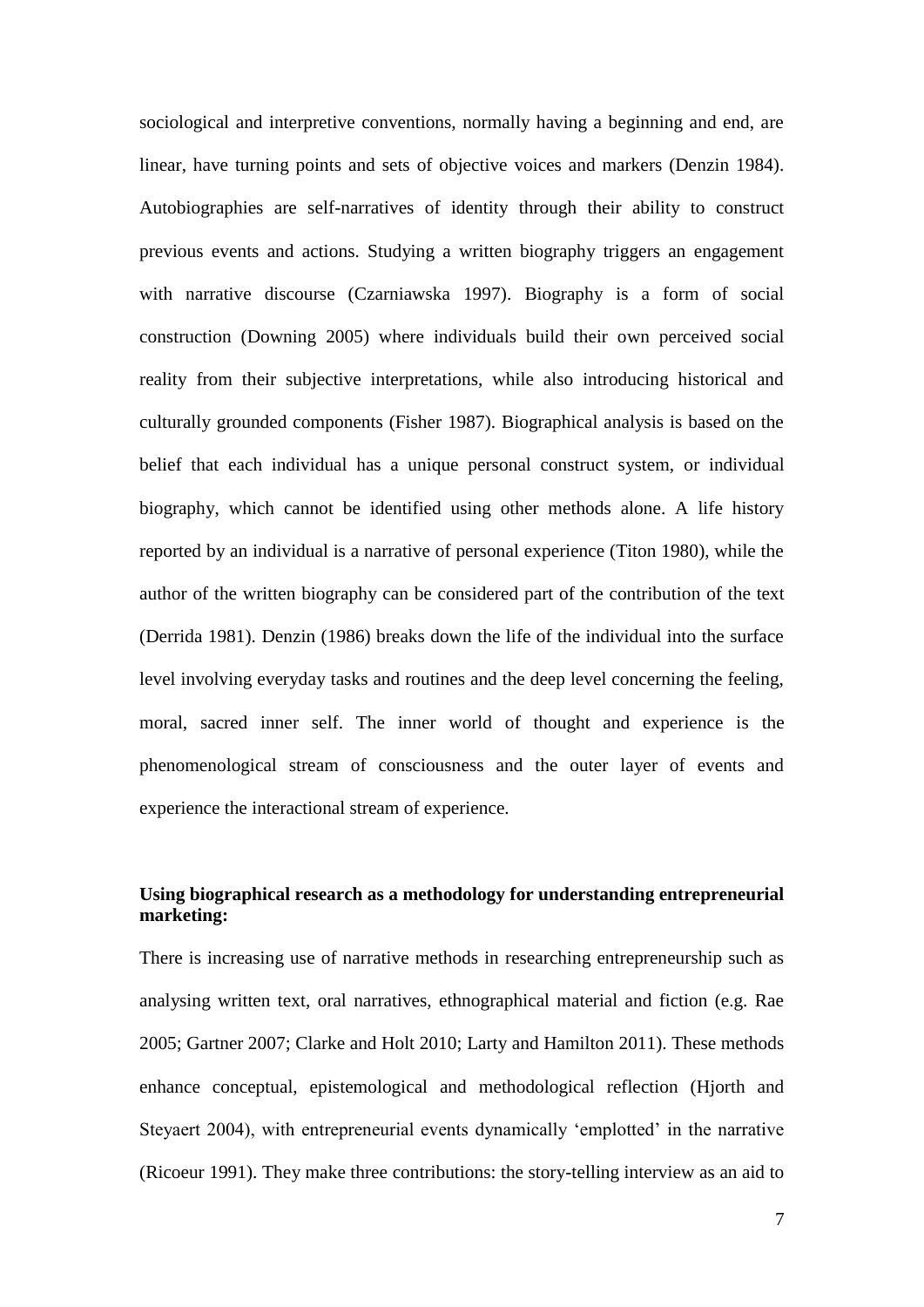constructing an entrepreneurial identity (e.g. Smith and Anderson 2004), using stories to express entrepreneurial learning and experience and narrative as an aid to conceptualising entrepreneurship (Johansson 2004). They assist in understanding what motivates individual entrepreneurs and how their businesses operate. Personal biographies are also a useful resource where entrepreneurs write primary character accounts of their lives and actions within a developing plot, enabling relational activities between individuals to be described and brought to life.

However, there is limited evidence to date of the use of biographical techniques within entrepreneurial marketing research if we move beyond the interview as narrative perspective (e.g. Herman 2004). Entrepreneurial marketing can benefit from improved theory by learning from other disciplines (Thornton 1999; Davidsson et al. 2001), enabling a critical perspective to develop through cross fertilisation of ideas, intellectual bridging and transfer (Alvesson and Deetz 2000). A biographical approach builds on existing knowledge of the owner/manager and the enterprise; for example in relation to self-employment, the socio-economic context, the psychology and personality of the owner/manager, strategy, networking and growth. Autobiographies written by entrepreneurial marketers can be used to promote their identity (Giddens 1991) and as a data source for biographical analysis (Reveley 2010). The subjectivity contained within autobiography is precisely the insight needed when assessing the impact of the entrepreneurial marketer in shaping business direction (Morrish 2011). Analysis also uncovers examples of uncertainty, opportunity recognition, vision and other impacting factors which can assist in theory construction. Improved understanding of the impact of entrepreneurial marketing competencies can be achieved by interrogating biographical texts and interview data. These competencies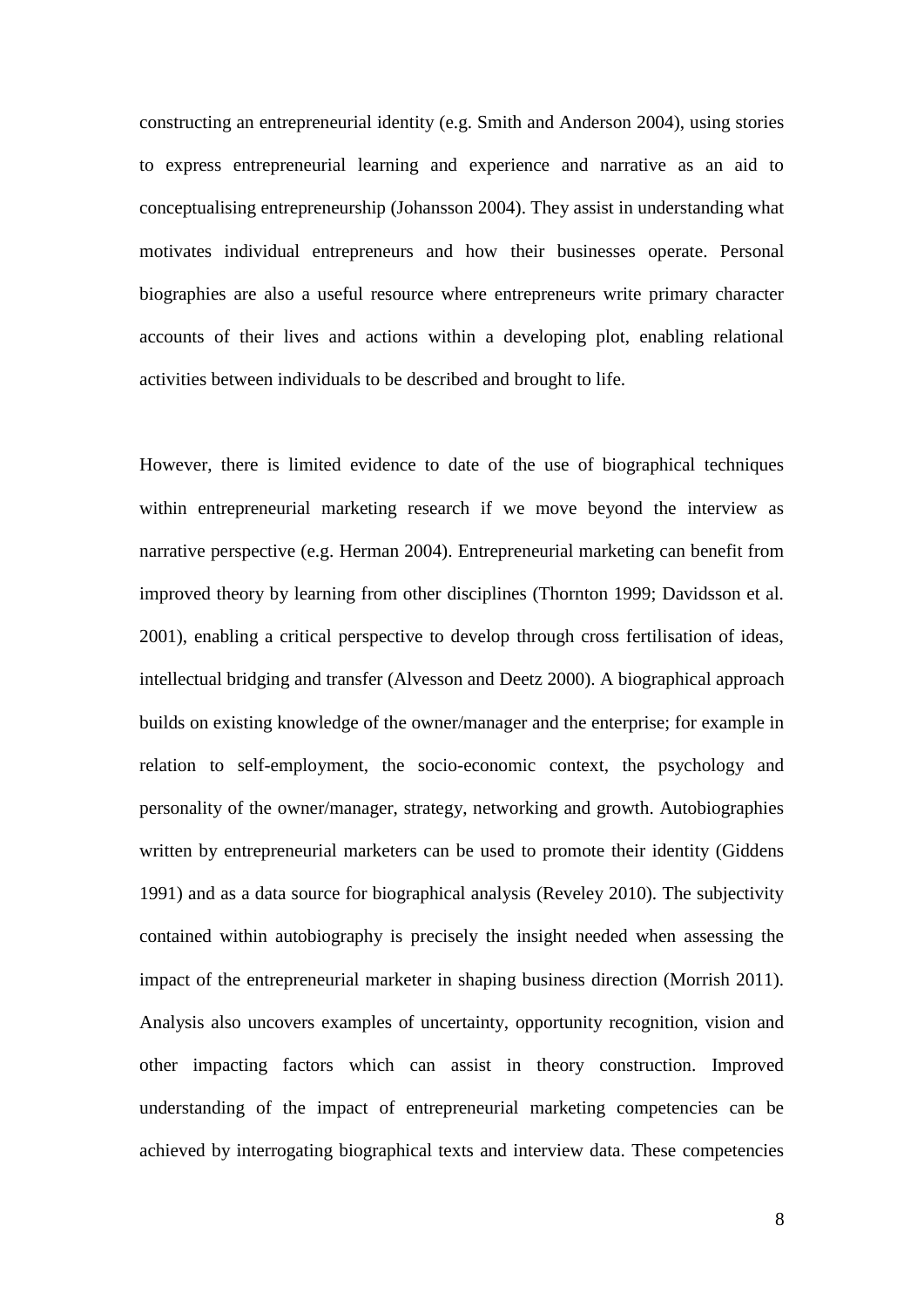are stable over time and across sectors and ultimately contribute to securing competitive advantage.

# **Methodology adopted in the application of the biographical approach to researching entrepreneurial marketing:**

Researcher judgement and cross sectional sampling have been adopted in this biographical research (Spiggle 1994). A similar approach has also been used in related cross-sectional studies of creativity in entrepreneurial marketing and so is deemed appropriate (e.g. Barron and Harrington 1981; Fillis 2002; 2006a; 2006b; Fillis and Rentschler 2006; Woodman and Schoenfeldt 1990). In evaluating the appropriateness of biographical research in understanding international entrepreneurship, Fillis (2007) triangulated longitudinal findings from a range of studies on creativity, noting how the entrepreneurial competencies from not only compared favourably with the results of other research using in-depth interviews, postal surveys and literature reviews, but also enhanced understanding by identifying and discussing additional competencies which had not been noted before. In addition, authors such as Kerrigan et al. (2011) and Schroeder (2006) have interrogated visual artists from biographical perspectives to reveal additional insight into branding of the individual.

Here, the subjects have been chosen because of their information-rich status and their ability to provide substantial material from which to draw meaningful assertions (Merrill and West 2009). They range from the businessman Alan Sugar, artists Andy Warhol and Thomas Kinkade, and two small business practitioners, all with entrepreneurial marketing qualities. This approach mirrors that of Smith and Anderson (2004) but it is also balanced by interrogating the biographical insight from interviews with several less known owner/managers.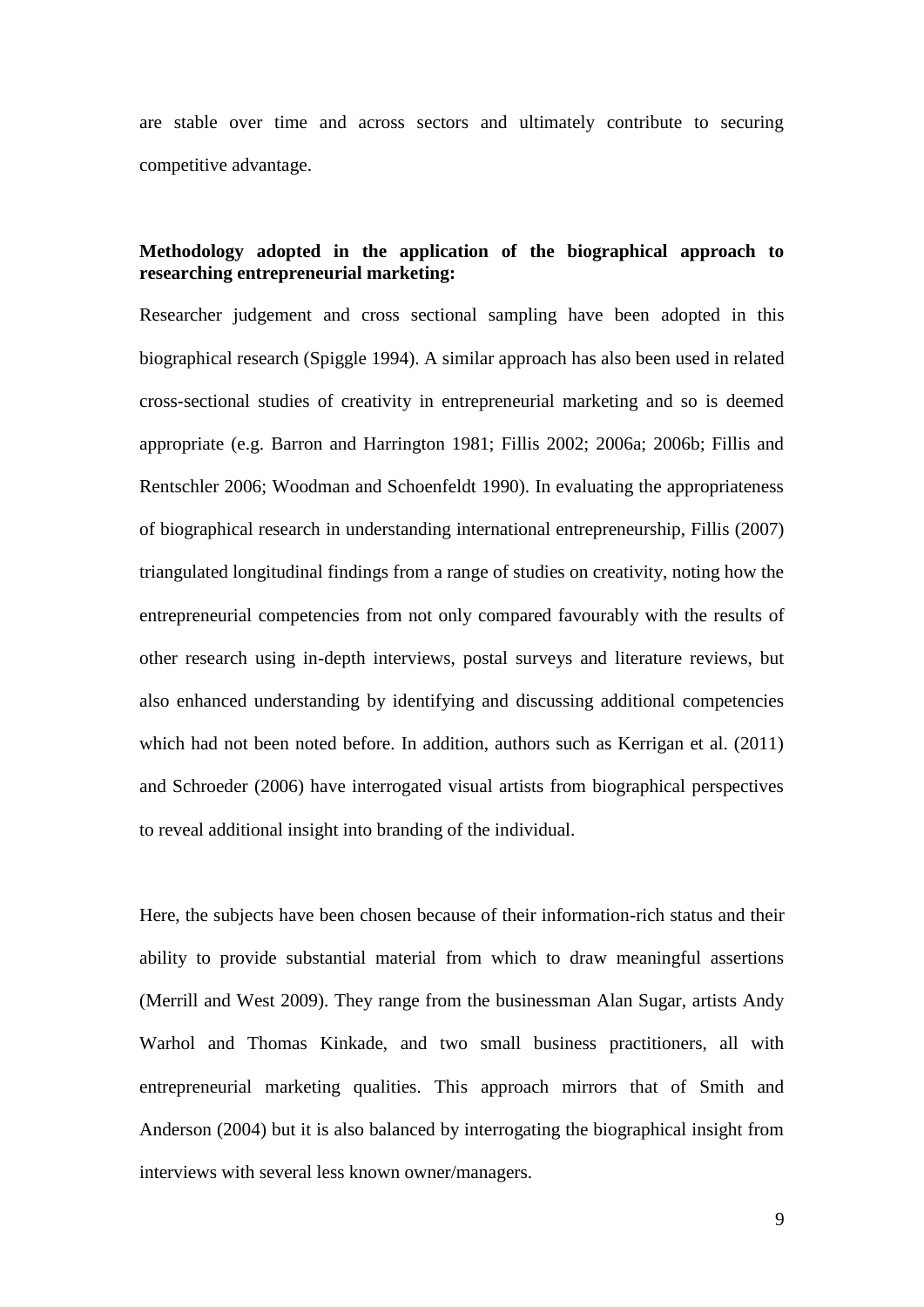The sample size is deemed to be sufficient in narrative inquiry methodology (Chase 2005). Data has been collected using primary and secondary sources, including face to face biographical interviews, published autobiographies and biographies, websites, newspapers, journals, written diaries and gallery visits. In adopting the biographical approach as a form of archival analysis, the skilled researcher filters out irrelevant material before thematic analysis of the narratives (Boyatsis 1998). Implicit coding is used in order to ratify recurring central concepts. The findings are then compared and contrasted with previous research in the domain and with relevant theoretical and conceptual constructs. Central to interpretation is considering what the narratives tell the researcher and how they relate to other literature in the field, as well as appraising the emergence of new material in addressing the theory versus practice gap.

### **Biographical research findings:**

#### *Alan Sugar:*

The main biographical source consulted was Sugar (2010), although various websites and other sources were also utilised. Lord Alan Sugar, probably most renowned for founding the electronics company Amstrad, now sold and a subsidiary of BSkyB, and being chairman of The Apprentice on BBC1, was born in the east end of London in 1947. He has accrued wealth of around £770m. Known for his plain speaking and ability to identify and act on business opportunities (Hansen and Hills 2004; Endres and Woods 2007), he exhibits many characteristics of the entrepreneurial marketer such as determination, vision, open to taking risks, self confidence, natural leadership, good at networking and relationship building, creativity and ambition. At a young age, Sugar was already demonstrating his flair for setting up businesses; for example, selling sacks of woollen trimmings to a scrap merchant, and printing and distributing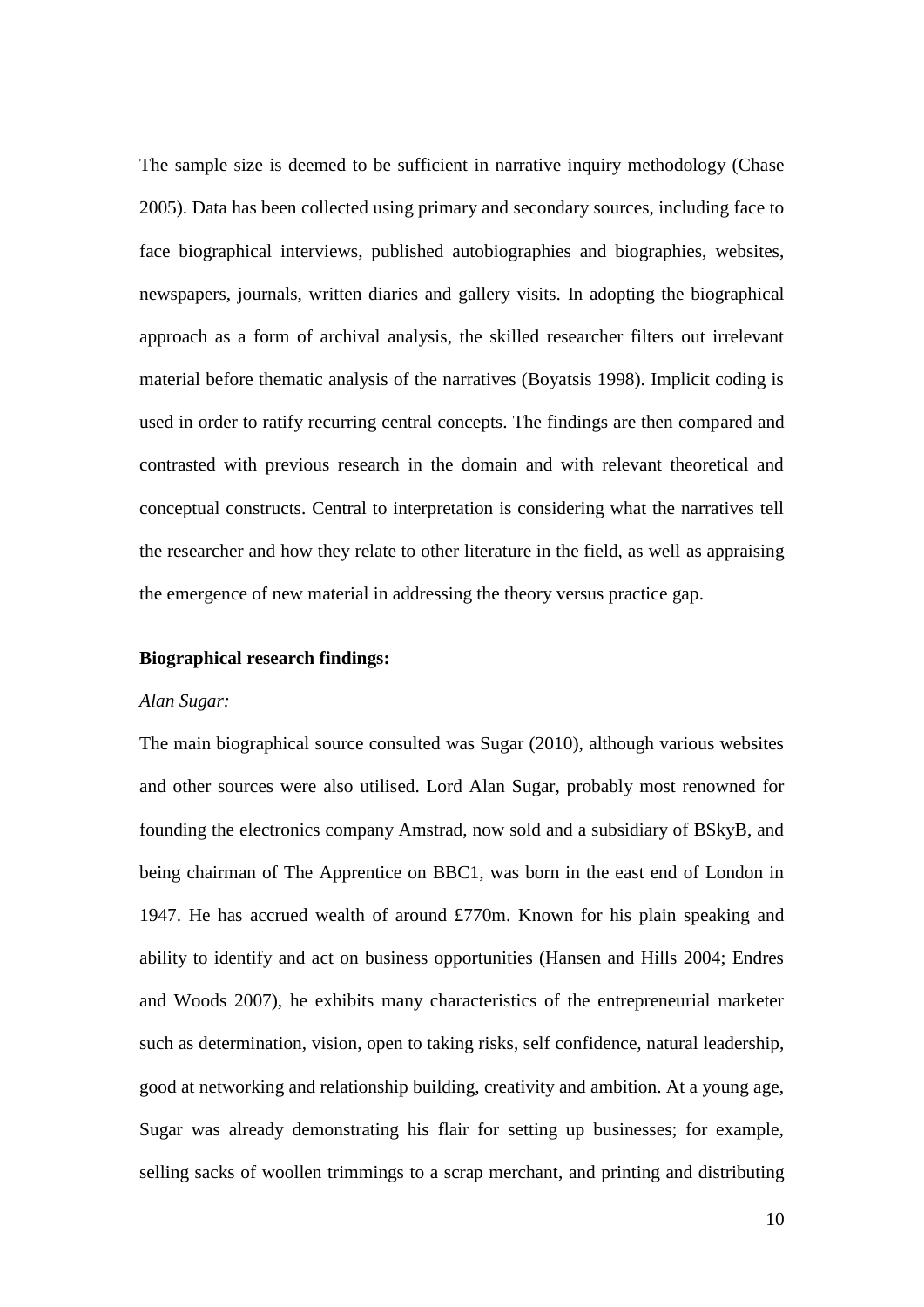copies of his school magazine. He also had a paper round and worked at a greengrocer's and baker's on a Saturday, and then in a pharmacy where he developed an interest in photography, later selling prints he had developed himself. Initially working as a clerical officer in the civil service and then as a trainee cost accountant, he quickly realised that his future lay elsewhere. It was at this time that he began to take an interest in electronics. He saw an advertisement for a travelling salesman for Robuck Electrical which manufactured tape recorders and record players and began working there. After gaining more experience he then decided to work for himself, buying a van and setting up AMS (Alan Michael Sugar) Trading Company, later to be known as AMSTRAD and selling his own stock of electronic goods from his own premises.

Sugar knew there were opportunities for growth in the hi-fi stereo market and began importing cabinets from Denmark. Soon realising that he could make more money sourcing these himself, he identified local manufacturers and also modified the production process by developing an injection moulding for the hi-fi lid and surrounds. Using his natural sales technique (Hill 2001), he quickly developed business with leading companies. Sourcing amplifiers and speakers and later assembling these with printed circuit boards, this soon became a complete hi-fi system. Even though he could not necessarily compete with the larger players on quality, he manufactured cheaper systems which still appealed to the majority of potential customers. Realising that he could achieve further growth, he began working with Japanese sales agents who could source innovative products such as the latest cassette decks with Dolby sound, car radio cassettes, headphone designs and turntable stylus cartridges not yet seen in the UK marketplace. Sugar then developed interests

11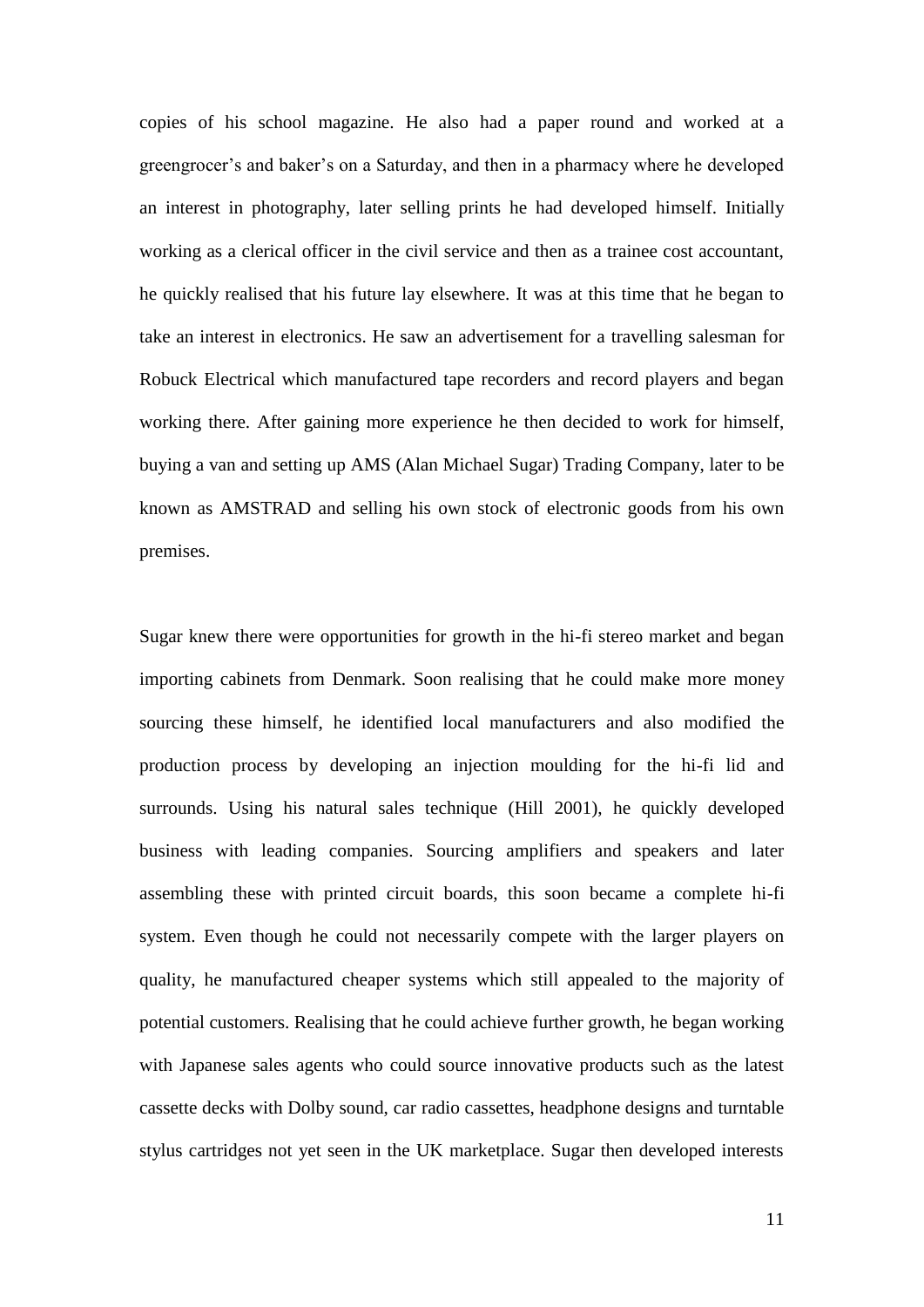in Hong Kong and South Korea. Part of the reason for his success was his hands-on involvement in every part of the business (Hansemark 1998). Realising that cost savings could be made, he subcontracted some of the assembly of components which then gave him more time to concentrate on business development. By 1980 Amstrad had grown sufficiently to consider a public flotation on the stock market. By 1984, Sugar began producing colour televisions and video recorders. However, the competition was now catching up and he realised that diversification was needed and he soon began manufacturing personal computers (Qian 1997). These were initially produced with a built in cassette for uploading computer programmes and then with a floppy disk unit. Price was a key factor, with the basic green monitor model selling for £199 and colour monitor for £299. He then broke into the stand alone word processing market. Advertising and other elements of marketing were also important in Amstrad's success, with most of the strap lines being created by Sugar himself. He then entered the personal computer market, later taking over Clive Sinclair's operations and then producing IBM compatible PCs. Amstrad formed a relationship with Rupert Murdoch's satellite broadcasting company which still exists today (O'Donnell 2004). Sugar then became managing director of Tottenham Hotspur FC before his more recent status as chairman of The Apprentice.

## *Andy Warhol:*

Insight into Warhol's use of entrepreneurial marketing can be gained by analysing the many books written by him and about him (e.g. Warhol 1975; Indiana 2010). There have also been several retrospective exhibitions which provide further understanding through the art works and the essays contained within the catalogues (e.g. Bastian 2001). Andy Warhol has been the subject of several previous studies in marketing and

12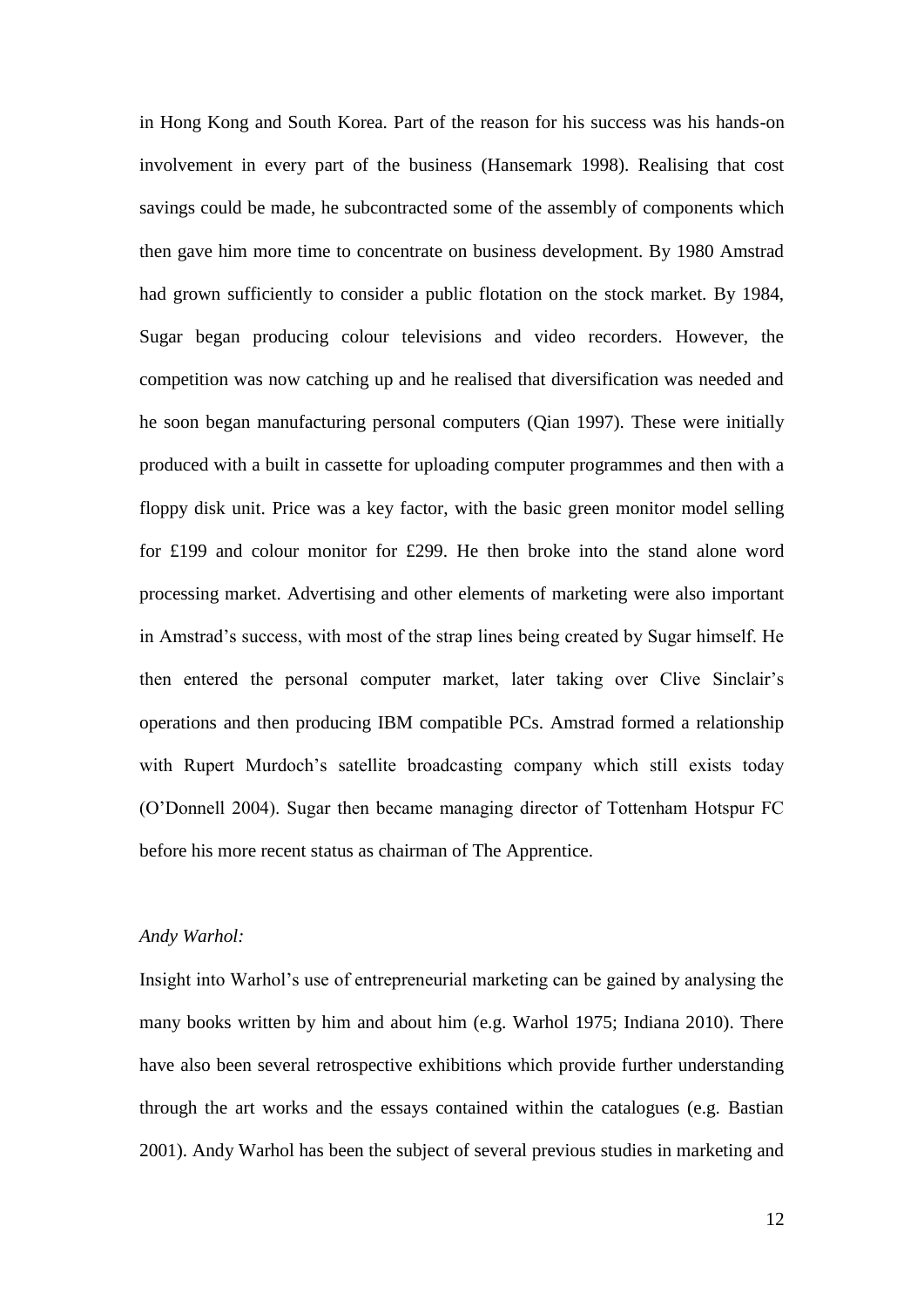consumption (e.g. Schroeder 1997; Fillis 2000) while Kerrigan et al. (2011) adopt a biographical approach to understand celebrity branding by analysing sources such as books, video clips, films and documentaries concerning Warhol. Originally working as a commercial artist, he utilised various media, including drawing, painting, screen printing, photography, film, and music. His art work has secured vast sums in the marketplace, for example, his 1963 canvas Eight Elvises made \$100million in 2008 in a private sale. Screen prints of coke and soup cans relate to his interest in mass consumption (Lunt and Livingstone 1992). Indiana (2010) uses Warhol's exhibition 32 Soup Cans and its repeated imagery to show how the art establishment was challenged and then sent reeling by Warhol, breaking down the barriers between high and low art. He became adept at securing rich patrons for his portrait commissions e.g. the Shah of Iran, Mick Jagger and Liza Minnelli. His entrepreneurial marketing skills enabled him to develop himself and his art work as a brand using symbolic value (Holt 2003), establishing his own idiosyncratic brand culture (Schroeder and Salzer-Morling 2006) in response to mass consumerism (Schroeder 2002) and identity (Belk 1988).

Insight into Warhol's entrepreneurial marketing philosophy can be gained by reading The Philosophy of Andy Warhol (Warhol 1975) in which he discusses his feelings on love, beauty, fame, work, time, economics, success, art and other topics. He successfully differentiated his artistic message from the crowded marketplace by constructing his own form of entrepreneurial marketing (Gilmore et al. 2001) and exploiting the link between his art and fashion. His 'pop art' was strategically developed to exploit a consumer counter culture, deliberately deviating from established social practices (Desmond et al. 2011). Warhol moved away from the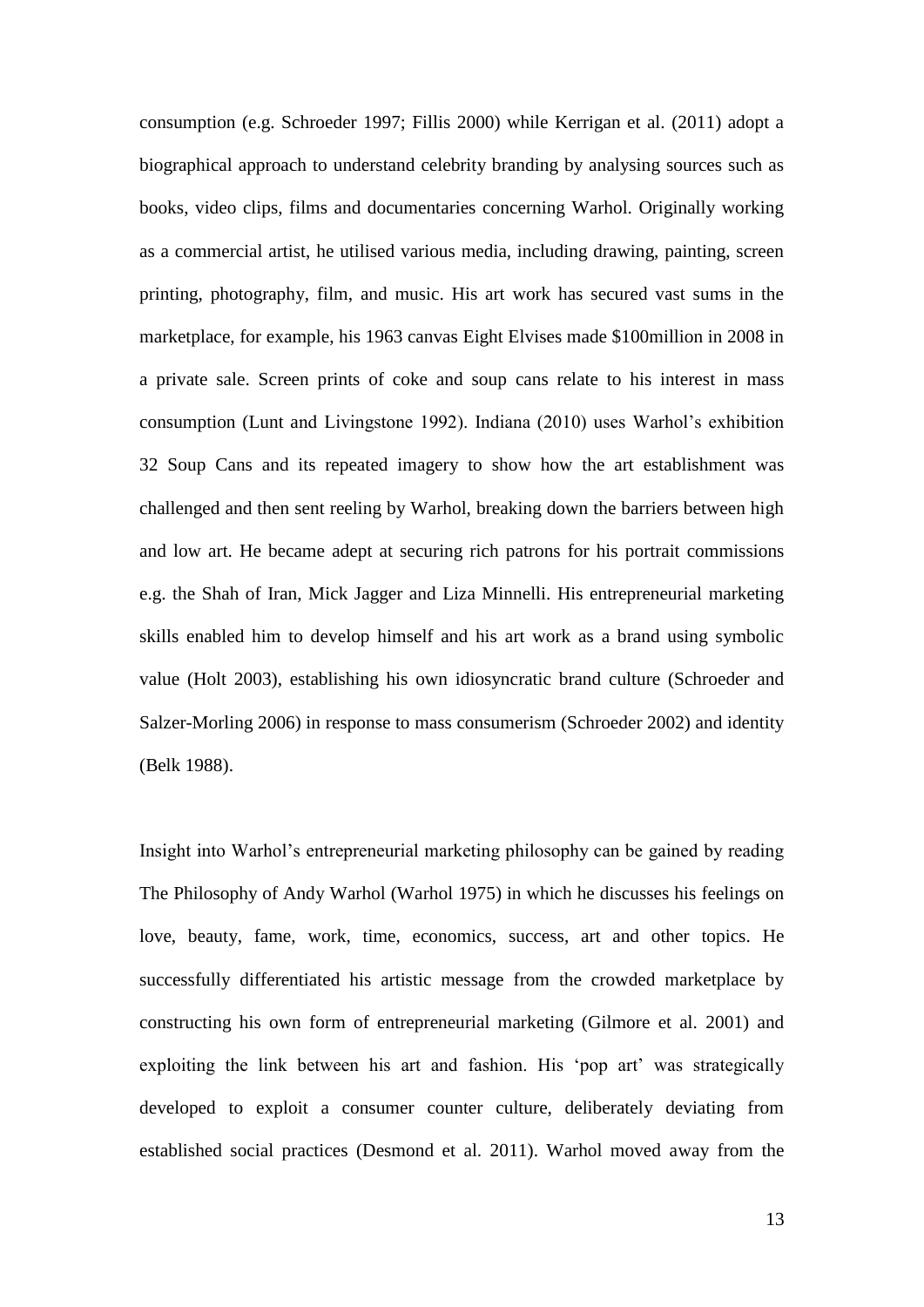notion of individually unique artwork, while also rejecting mass production and consumerism. Each of his silk screen differed slightly from the previous one. Warhol combined his artistic skills with his entrepreneurial marketing competencies gained from working in the advertising industry in order to generate large amounts of selfpublicity. He successfully mixed art for art's sake and art for business sake philosophies (Whistler 1888).

He used his studio, The Factory, to enable individuals from many backgrounds, including the Velvet Underground, Jack Kerouac, Henry Fonda and the Rolling Stones, to meet, do business and interact in order to stimulate his creative thinking and practice. He was adept at networking with potential clients and other creative people in order to increase the value of his art business (Zontanos and Anderson 2004). Even though he had become a revered and respected artist among his peers, he still saw himself as a commercial artist. He launched the magazine Interview in 1969, with content from celebrities, artists, musicians and creative thinkers. His success as an artist and entrepreneurial marketer was shown in the value of his estate, estimated in 1987 to have been worth \$600m.

# *Thomas Kinkade:*

Thomas Kinkade, one of America's most successful artists, exhibited many entrepreneurial marketing characteristics such as being opportunity focused, innovative, created a strong and loyal customer base, had vision, took risks, was creative and a natural salesman, good at creating demand and embraced technology. Schroeder (2006) investigated Kinkade in order to understand the commodification of artistic values through extension of his lifestyle brand (Kornberger 2010) in galleries,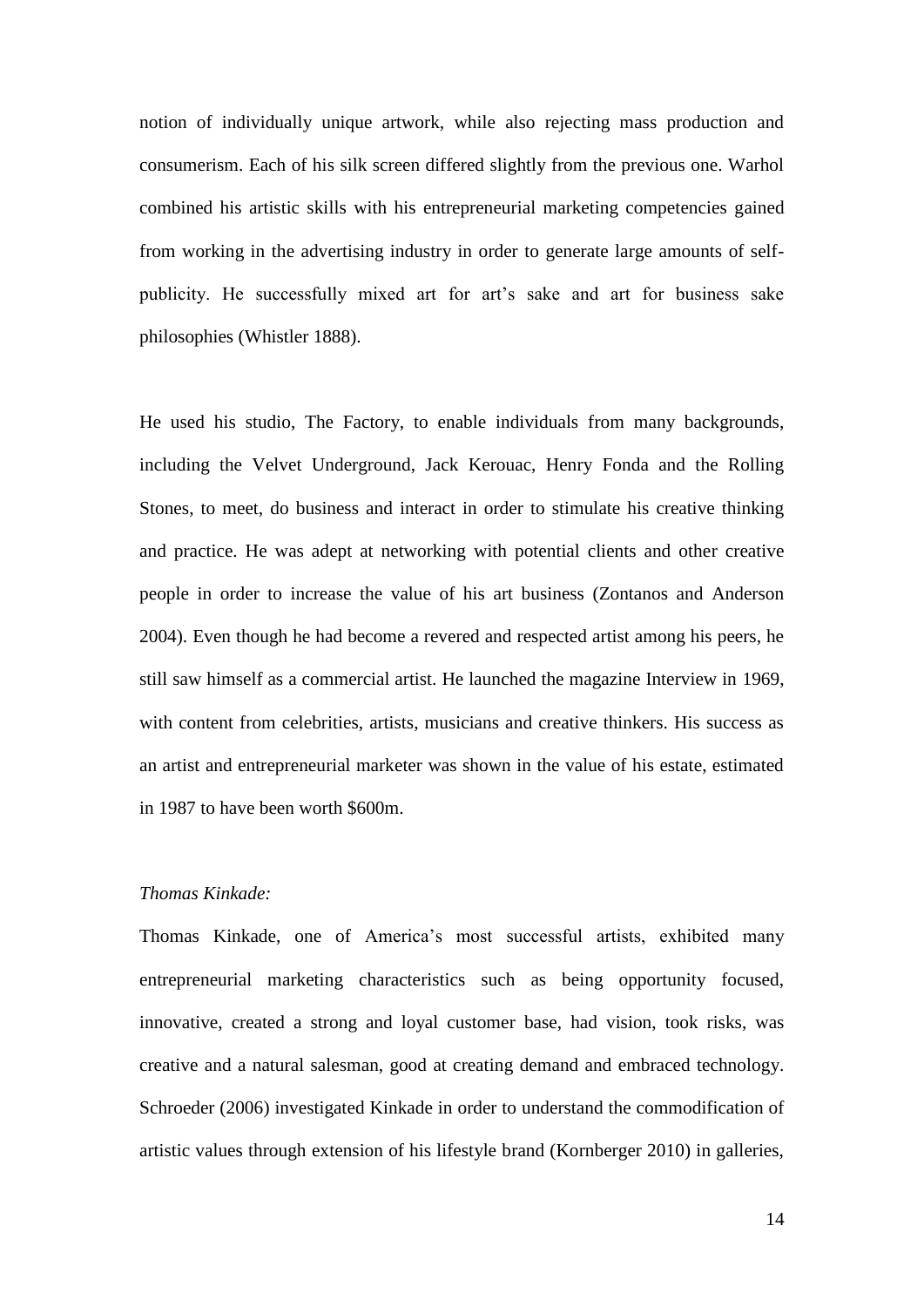real estate and equities. His success was partly due to his type of art and its alignment with popular consumer demand of personal and cultural longings:

…[his] production and marketing apparatus is a fascinating combination of technology, shrewd business sense and showmanship (Clapper 2006:77-78).

He intertwined his entrepreneurial marketing competencies with mass production techniques, branding and exploitation of his celebrity status (Schroeder 1997; 2006). His company Media Arts, Inc. promote him as The Thomas Kinkade Lifestyle Brand and he exploited the belief that the walls of the home are the new frontiers for branding. Kinkade's art became so popular that he was listed on the New York Stock exchange. His annual sales reached \$131m in 2001, with Media Arts, Inc. achieving sales of \$581million from 1998 to 2002.

Many art critics view Kinkade solely as a business person rather than an artist, with his art work often deemed kitsch by the art world (Greenberg 1986). Part of his success is due to his outsider status within the art market (Kjellman-Chapin 2011). One of his key skills was in creating a form of marketing which aligned to demand for American art (Orlean 2001). Although Kinkade's original paintings are never sold, it is the limited edition, signed reproductions which drive the business. Consumers can find Kinkade artwork in a range of products, including greetings cards, puzzles, mugs, bed sheets, credit cards, jewellery, calendars, ornaments and bibles. He has also been a guest on talk shows and over one hundred and forty books have been written about him or by him (e.g. Barnett and Kinkade 2003; Katz 2009). Such is the demand for his signed work that his limited signed editions often increase in value once purchased. Each one is mechanically signed using ink containing his DNA. Kinkade also made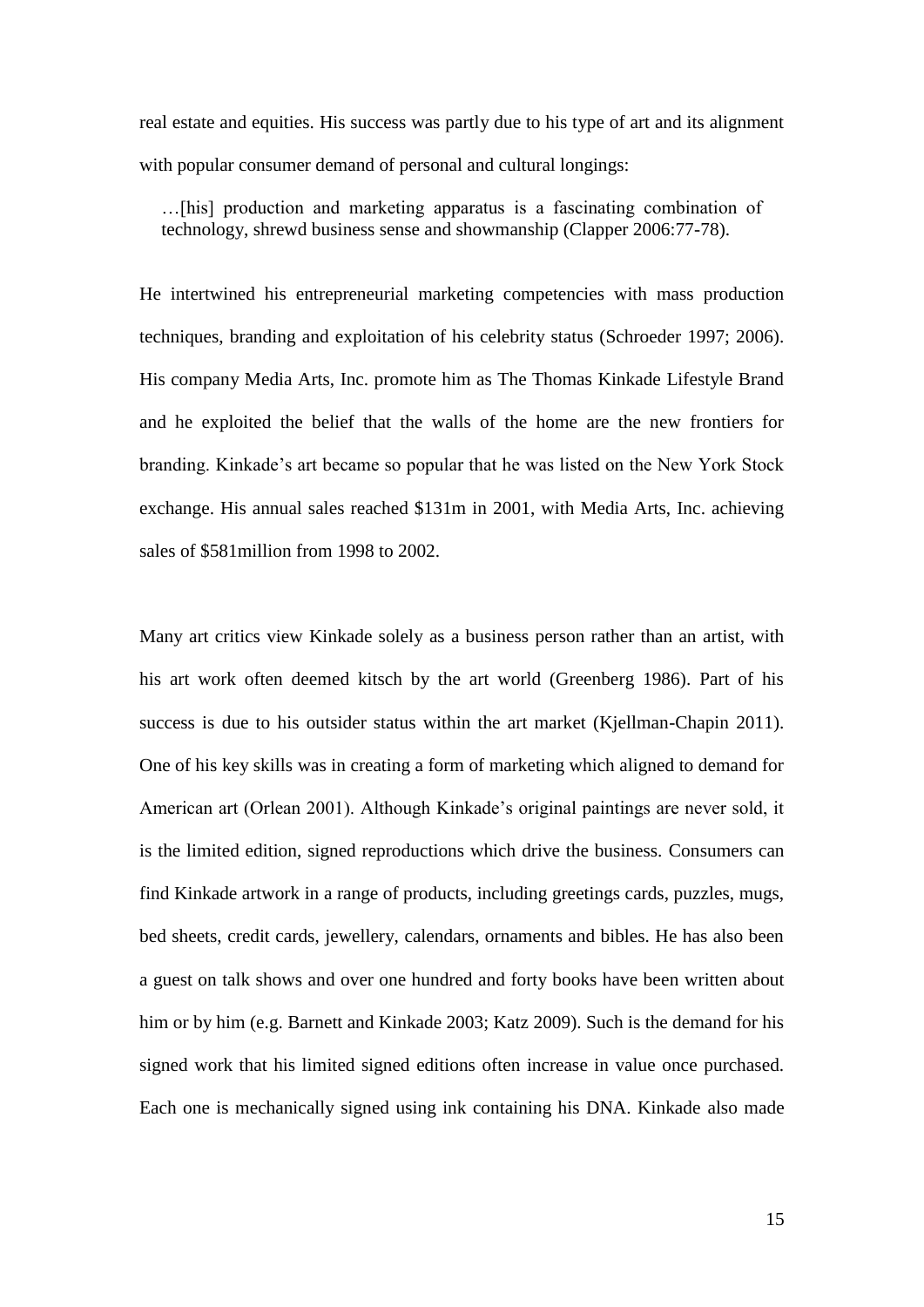licensing agreements with Disney, NASCAR and Major League Baseball (Boylan 2011).

Most Kinkade reproductions are sold through dedicated galleries in shopping malls, mail order, Christian stores and online, including thriving second hand sales via eBay. The setting of shopping mall galleries, or malleries, appeals to his customer base who might otherwise feel uneasy in a conventional gallery setting. These feel more like a home, with house-like store fronts, couches, carpets and fireplaces, creating an aura of genuine art (Clapper 2006). There are Thomas Kinkade galleries throughout North America, the United Kingdom, Ireland, Malaysia, Mexico and Russia. Kinkade used his mass production techniques to make printed reproductions and other licensed products under The Thomas Kinkade Company name and trademarked as Thomas Kinkade, Painter of Light, a term originally given to the artist JMW Turner. Boylan (2011) describes him as a marketing phenomenon. He certainly knew how markets operated and used his competencies to create demand for his products:

[My art] beckons you into a world that provides an alternative to your nightly news broadcast…People are reminded that it's not all ugliness in this world (quoted in Olalquiaga 1998).

Kinkade identified and exploited the opportunities afforded to him through the commodification of art and, according to Boylan, the expectations of a customer base who have been seduced by his kitsch, sentimental art. He also targeted the Christian consumer, with many of his paintings containing biblical messages and imagery. Religiosity (Muniz and Schau 2005) is also displayed by his customers who have developed long term loyalty in their consumption practices towards Kinkade the brand. Rager (2011) describes the purchasing of a Kinkade image as having ritualistic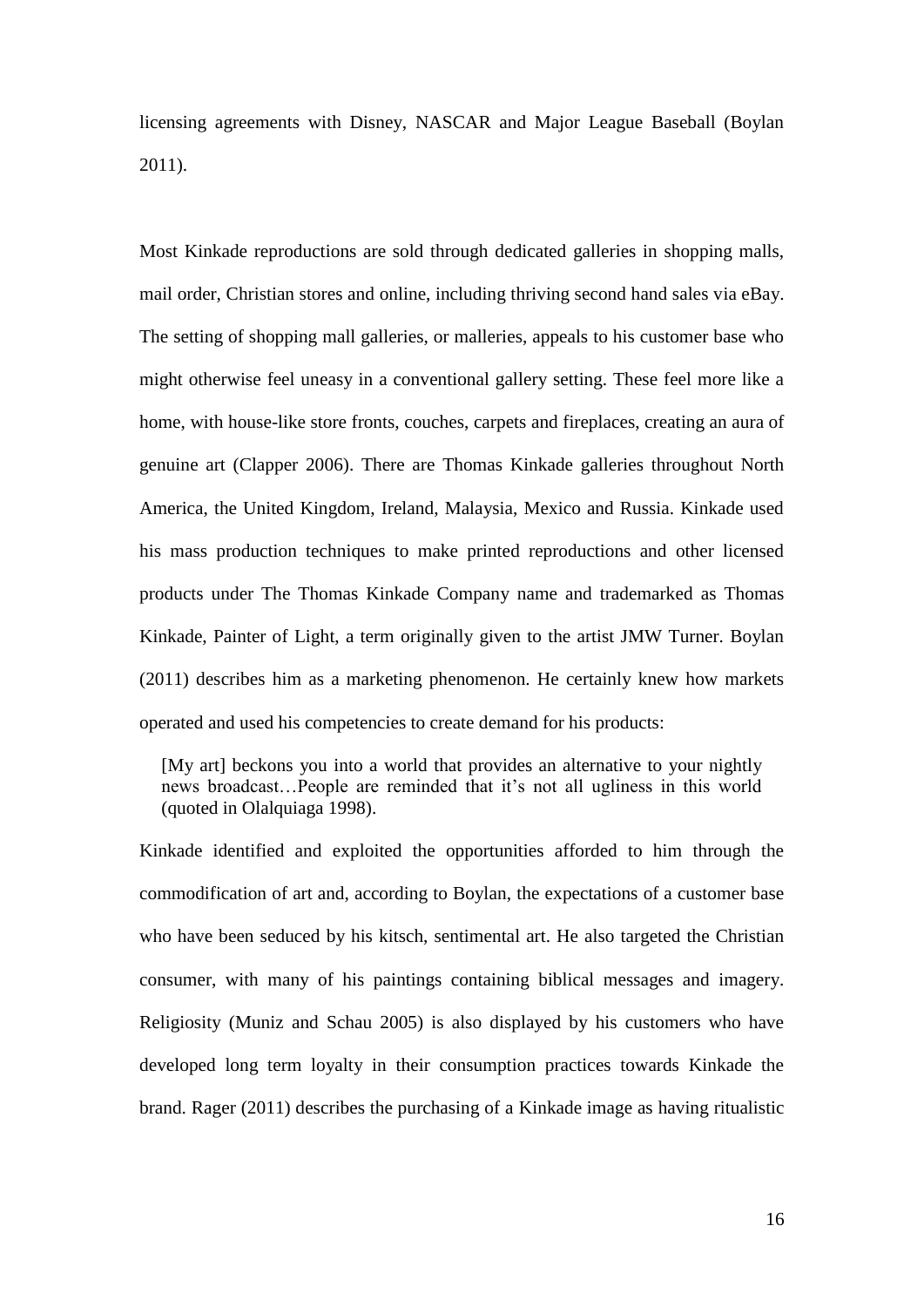qualities as it acquires near communion like status, with characteristics relating to faith and family values.

Master Highlighter events are now being held where eight hour personal appearances by certified Thomas Kinkade Master Highlighters, who have previously worked on studio proofs of his work, enhance his images in front of an audience of collectors. At the time of his death in 2012, he was viewed as America's most collected living artist, with one in twenty American households having a copy of his work. Even after his death, consumers can purchase new scenes in the Kinkade style, made by Thomas Kinkade studio artists and stamped Thomas Kinkade Studios, such is his enduring appeal. His art galleries even experienced increased demand for his work.

# *Alistair, owner of a small architectural practice:*

Alistair set up his sole practitioner business after being made compulsory redundant from the local Council. He then took stock of his life to see what other options were available. He had previously worked in two private practices as well as in local authority and each had their good and bad points. In the end he felt that he didn't want to work for anyone else any more. So, since he had developed a number of contacts he used them to set up on his own and acquired additional business (O'Donnell 2004). He views his main skill as being able to communicate verbally and visually with people in an understandable way and being a good judge of character. Versatility in approach is important. He has secured more than one contract from talking to people in the pub. He believes that he has to be as professional as possible at all times and demonstrate his capabilities, even in social, informal situations where networking can take place (Shaw 1999). Creativity is important to him (Shalley et al.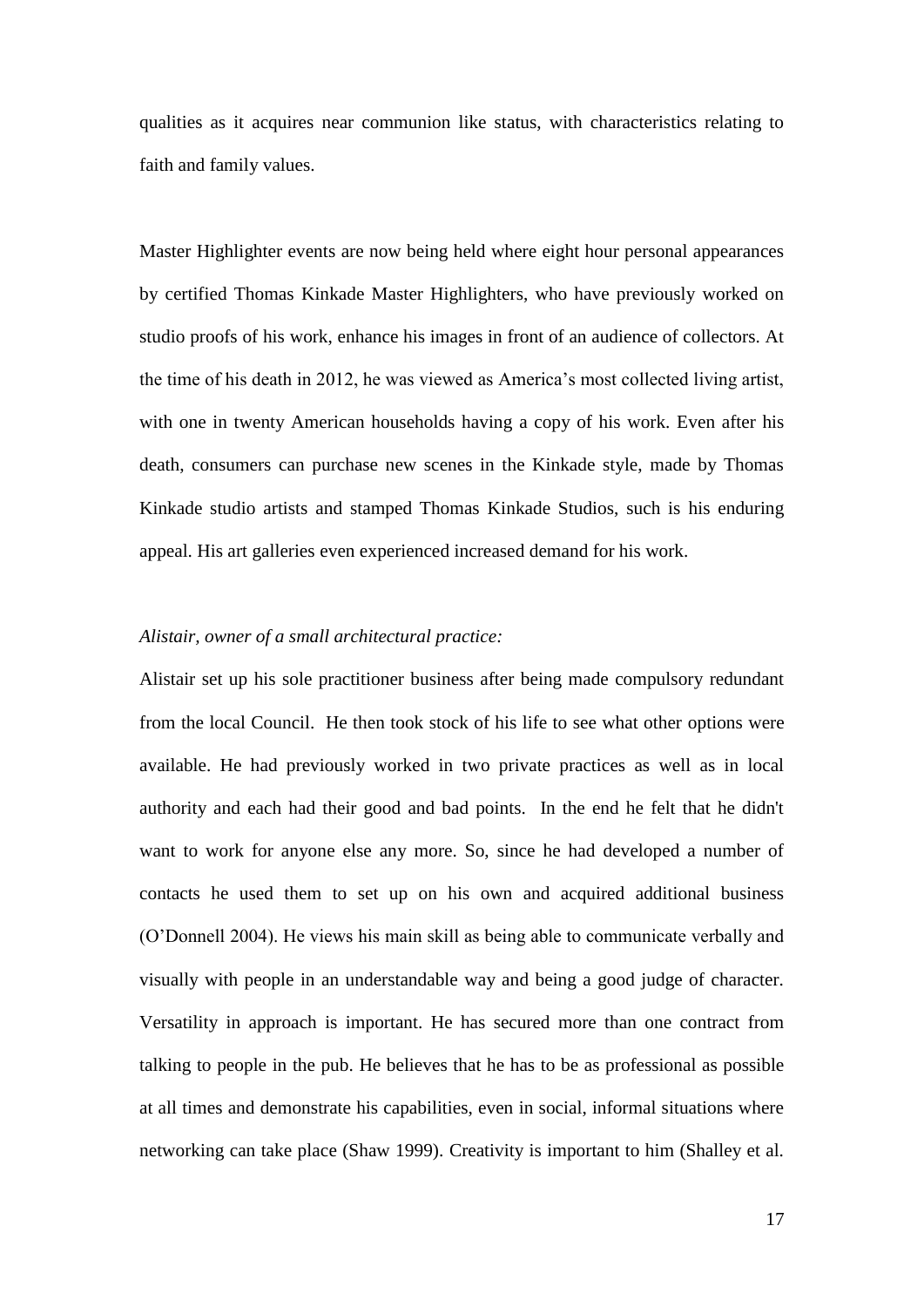2004) and he conveys this with his clients through good design and structure. He feels that people today are looking for something slightly different which is innovative yet functional. He believes in making a subtle statement but also being able to demonstrate going that extra mile than the rest of the market. Alistair feels that it is the architect's responsibility to be as creative as possible since the end design will result in the tangibilising of this flair.

Due to the size of his practice, he knows he has take the small end of the market and do everything he can. Recently he designed three one-off houses where he was able to incorporate his design flair at a very early stage. His clients were very pleased and he, himself, is motivated by the 'kick' from this feedback. His innovation is embedded in his flair for flexible design (Morris et al. 2002). This sometimes means being proactive in addressing the client's requirements (Hansen and Hills 2004). Alistair relishes not being controlled by management and having the freedom of being his own boss. He continually makes use of his professional networks in order to grow the business (Birley 1985), for example projects requiring the input of a structural engineer, quantity surveyors or contractors. He has adopted a sales orientation (Hill 2001) by erecting his architect's site sign board outside his house but also makes use reputation and word of mouth (Stokes and Lomax 2002).

# *Mark, owner of a small IT company:*

Mark formed his company with two of his friends from university who were studying computing. He then secured a contract through a network of one of his colleague's friends (Gilmore 2011). His basic IT skills relate to programming and database management but he sees himself more of a problem solver with a broad range of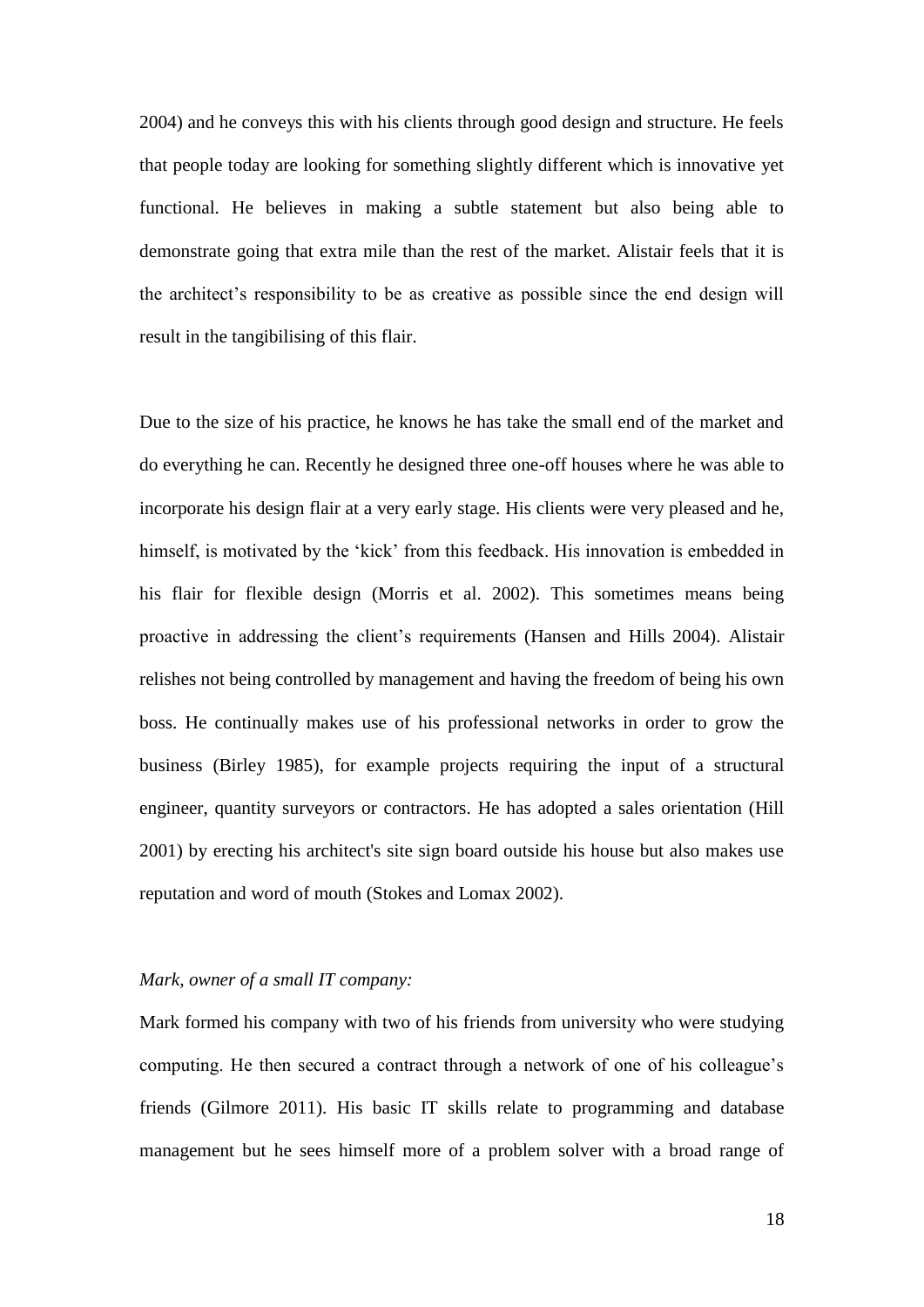knowledge and transferable skills. Mark reveals that the main reason for being self employed is that he becomes very bored doing the same thing time after time. He looks forward to going out on site to broken networks. He feels it highly satisfying to go into a site and fixing something he has never come across before. The trouble shooting is very rewarding and he really looks forward to it. Mark does not view himself as creative in a traditional sense but rather in relation to code writing and systems development. Every now and then he has to come up with multiple solutions that could be called creativity when standard ways aren't working (Awwad and Alli 2012). He feels that by putting himself in the user's place and adopting their perspective in working out how they might want to use the hardware or software this involves having to swap places mentally with somebody. Mark has a longer term ambition to employ a number of people. He wants other people to do the work for him. He admits to having a problem with giving up control (Hansemark 1998). He really does have to trust the person. With the current individual he has just employed he is able to mould him into someone he can trust. It does concern him slightly that when he starts thinking about getting bigger that he would lose some control.

One of the reasons Mark likes small business is its flexibility (Moran 1998). He will go out on site at weekends without charging exorbitant fees. Also, if for some reason a piece of kit will not arrive on time he will fashion something. He feels that he sees things quicker than colleagues and friends. He is always trying to find better and easier ways of doing things for his clients. He doesn't create new technology but uses existing tools to create pieces of software for specific jobs. He comes up with innovative solutions for existing problems (Cheng and Ven 1996). He sees himself as a risk taker, although they tend to be calculated. He invests a lot of capital into his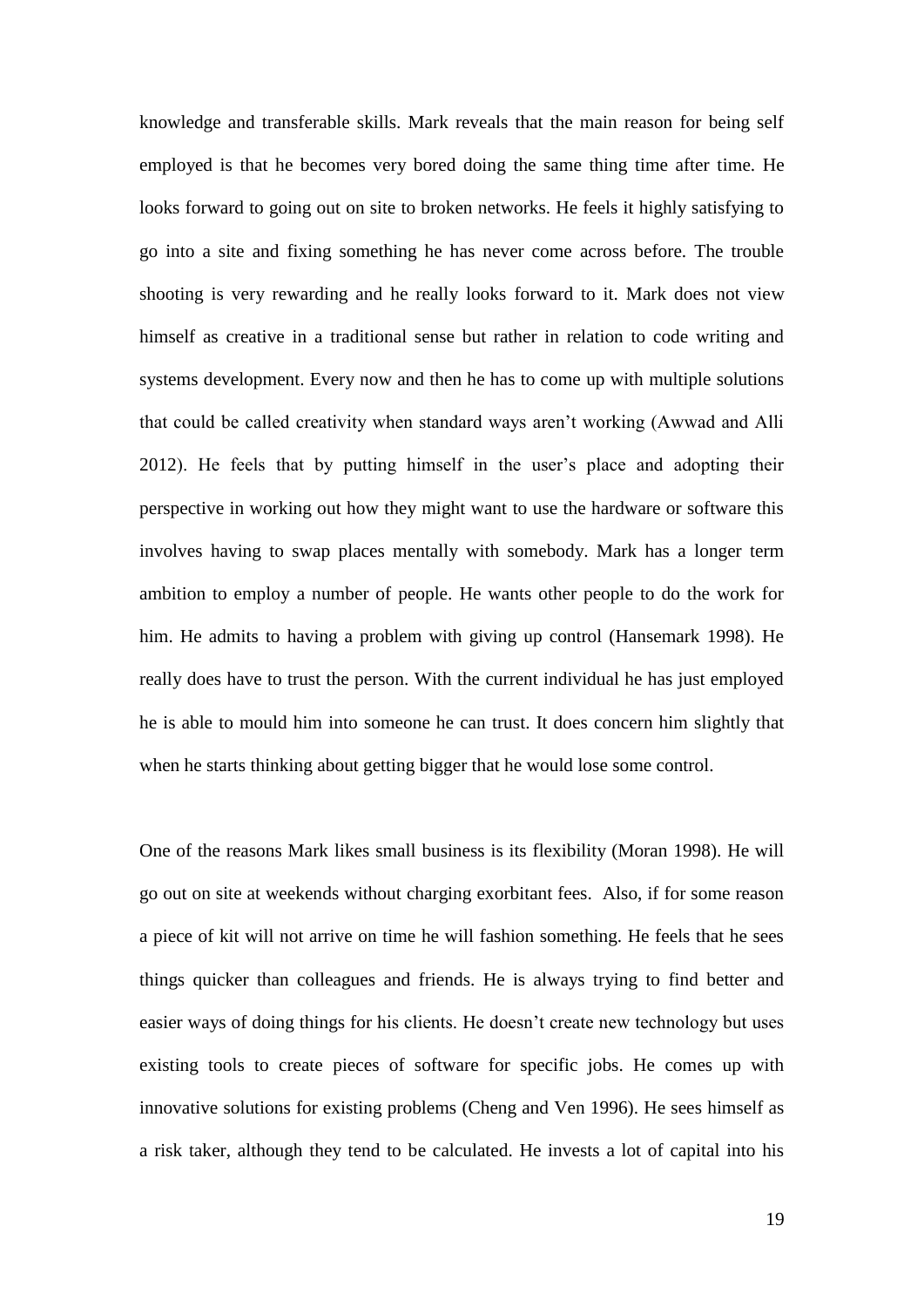business but he also rides a motorbike and drives a fast car (Morris and Lewis 1995). He thinks that his people skills are good and that it's just a case of convincing people that what you want to do for them is something that will actually make their business better. If two companies do exactly the same thing he likes to think that his way is easier to use and so people will be likely to engage in repeat business. In a research & development department of a large organisation there may be more resources and time to be creative, as well as freedom from the payroll and finance. In a small business this can hamper creativity because of the additional time you need to spend on them. However the flexibility and the speed of response is so much better in a small business (Hackley and Mumby Croft 1998). He tends to act on gut feeling rather than longer term planning (Gilmore et al. 2001). Rather than re-inventing the wheel he makes use of other people's ideas and products and then extends and improves them by seeing where they went wrong. Mark thinks that the creativity in his business should result in clients and their customers being able to use the product in a satisfactory way, resulting in further recommendations for his business and enhancement of his reputation (Stokes and Lomax 2002).

# **Discussion:**

This biographical research has both confirmed a range of entrepreneurial factors but also identified and discussed others not previously recognised, therefore strengthening the rationale for further interrogation of the methodology. These include an ability to proactively evaluate market conditions, identify and exploit opportunities for growth in order to secure competitive advantage (Morris et al. 2002; Hansen and Hills 2004). Embedded within this ethos is an ability to utilise a naturalistic approach to securing sales with a longer term focus (Hill 2001). Having the self confidence to be a self promoter and creator of demand is also important (Grinstein 2008). Market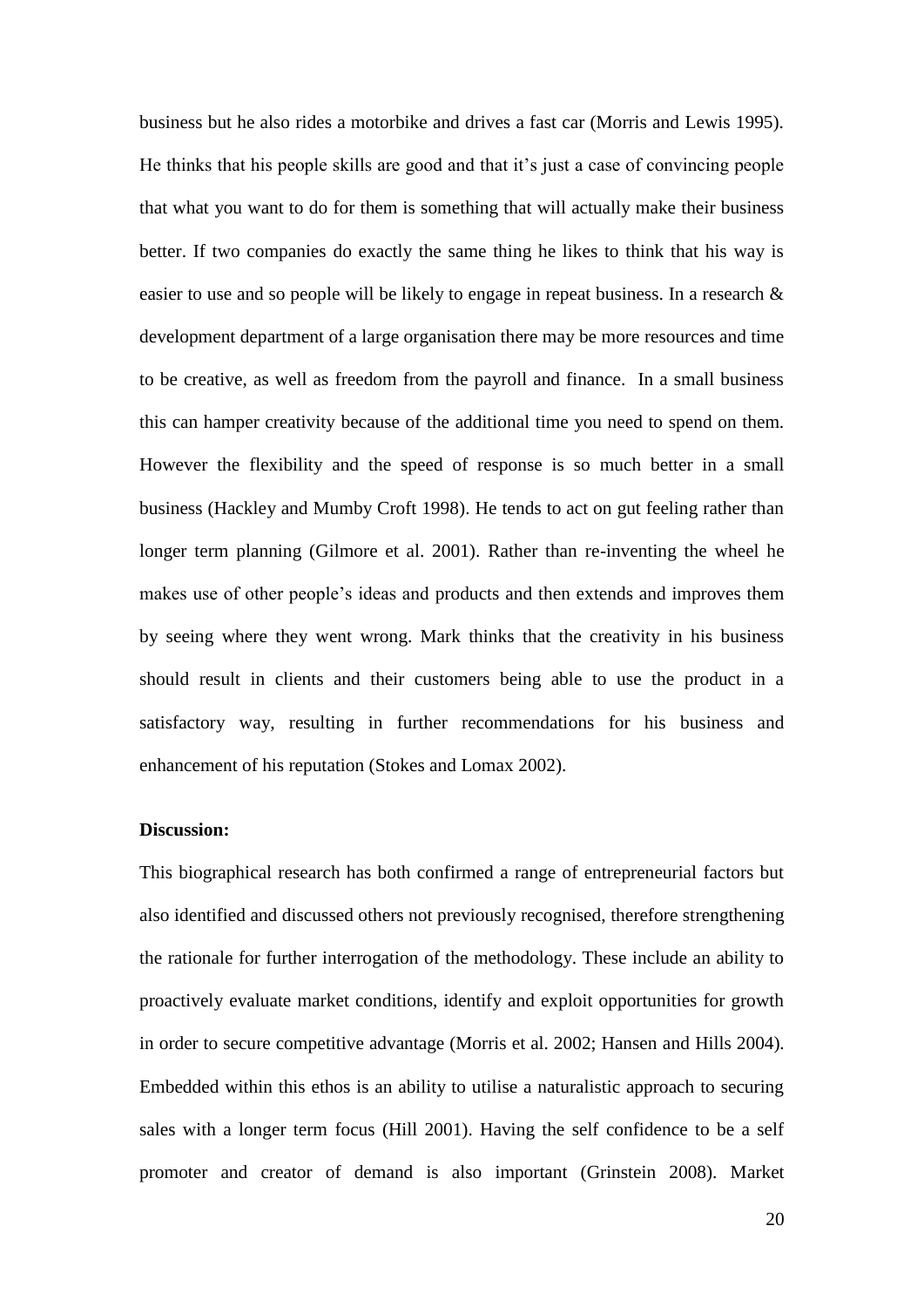orientation alone does not guarantee profitability in the longer term (Blankson et al. 2006), with firm innovation, competitive strength and environmental forces also being influencing factors (Augusto and Coelho 2007). If every organisation continuously followed customer orientation, no actual competitive advantage would be achieved but additional costs would be incurred, with little improved revenue (Gummesson 2008). Instead, a state of balanced centricity between customer and product orientation may be preferable. An ability to revisualise the core and augmented product is also needed, changing its attributes as the entrepreneurial marketer creates new markets and new demand using effectuation logic (Morrish 2011). This revisualisation could also involve the customer in rethinking and redesigning core concepts. Here the consumer is a co-producer whose level of involvement is raised through co-production (Lusch and Vargo 2006).

In each of the biographical cases assessed, it was evident that hands on involvement is what motivates the entrepreneurial marketer. Although they achieve success through exploitation of their competencies in selling their product, some chose to diversify from their core offering when this was deemed necessary (Qian 1997). Personal and business contact networking and relationship building are integral to securing competitive advantage (O'Donnell 2004). Strong reputation of the owner/manager and the business, personal branding and positive word of mouth communication also influence success (Shepherd 2005). Creativity is a catalyst in shaping innovative core activities and associated business ideas, resulting in an ability to differentiate the organisation in the wider marketplace (Shalley et al. 2004).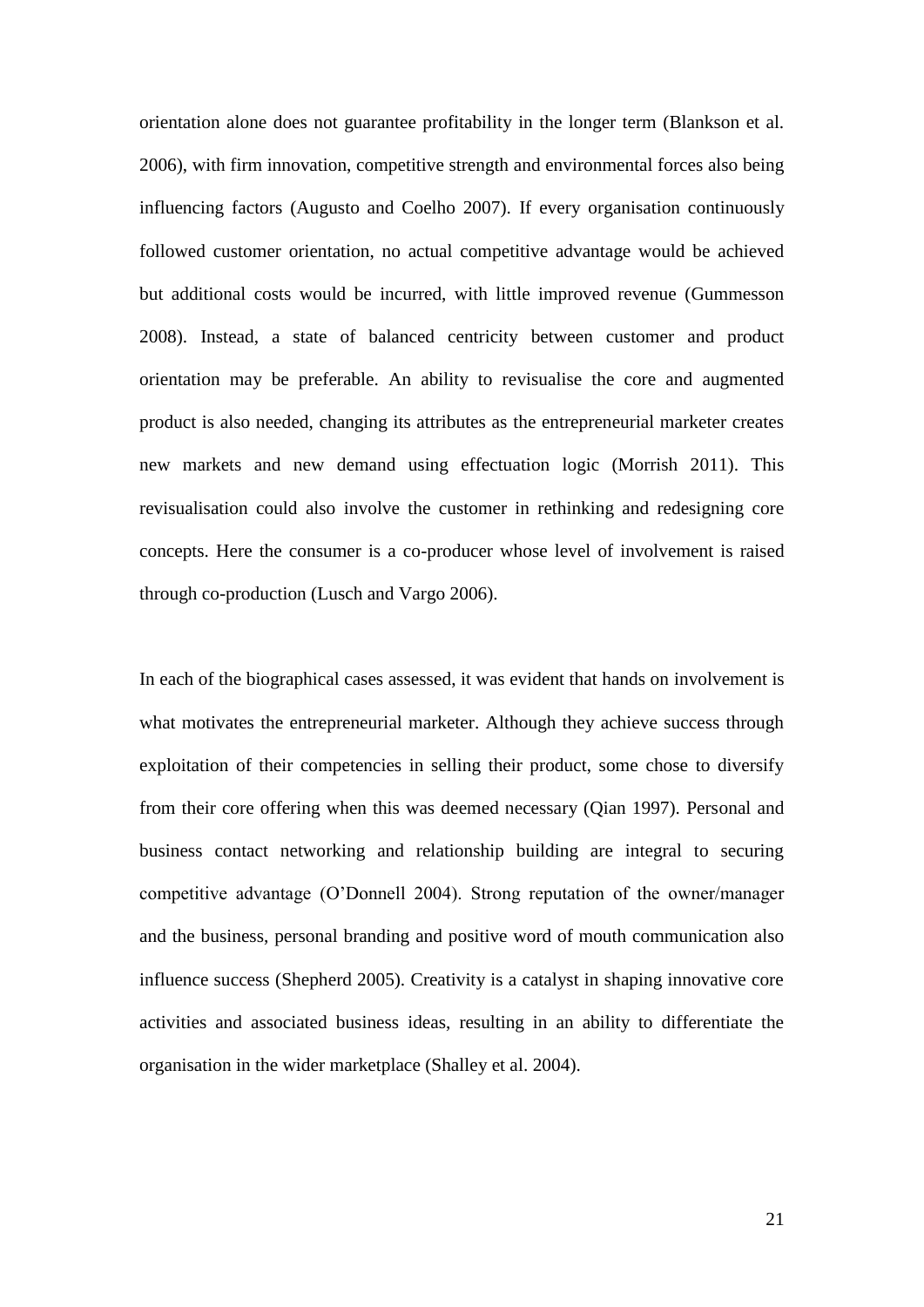Entrepreneurial marketers establish and maintain high visibility in the marketplace through portraying their self as a brand and also spreading the brand culture of the firm and its products and services (Shepherd 2005; Schroeder and Salzer-Morling 2006). An influential, charismatic, creative owner/manager is able to create and maintain a successful aura which can be used to promote the business in the marketplace (Bjorkman 2002). Taking calculated risks is also part of the make up of the entrepreneurial marketer (Morris et al. 2002). These innovative actions are capable of driving increasing levels of consumption among existing customers, while attracting business from new customers and from those loyal to other businesses (Yim and Kannan 1999). When required, entrepreneurial marketing should be capable of disturbing the status quo so that new and profitable outcomes are achieved. Most conservative smaller businesses tend to adhere to established practices but opportunity recognition and resultant action can result in deviations from long held assumptions and potentially more profitable outcomes (Hansen and Hills 2004).

How entrepreneurial marketing is achieved in practice is the result of acquiring and implementing sets of appropriate competencies which are shaped by both intuitive and rational thinking (Ardley 2006). This can be done by being prepared to change managerial styles and systems when required through the inherent flexibility of entrepreneurial marketing. These styles are shaped both by external uncertainty and ambiguity, and core competencies such as intuition. The results of this approach can be seen in the seduction of consumers and attempts to control, manipulate and predict the market through owner/manager vision (Schroeder 2006). This is shaped by appropriate skills in communication, visualisation and judgement of character and opportunities.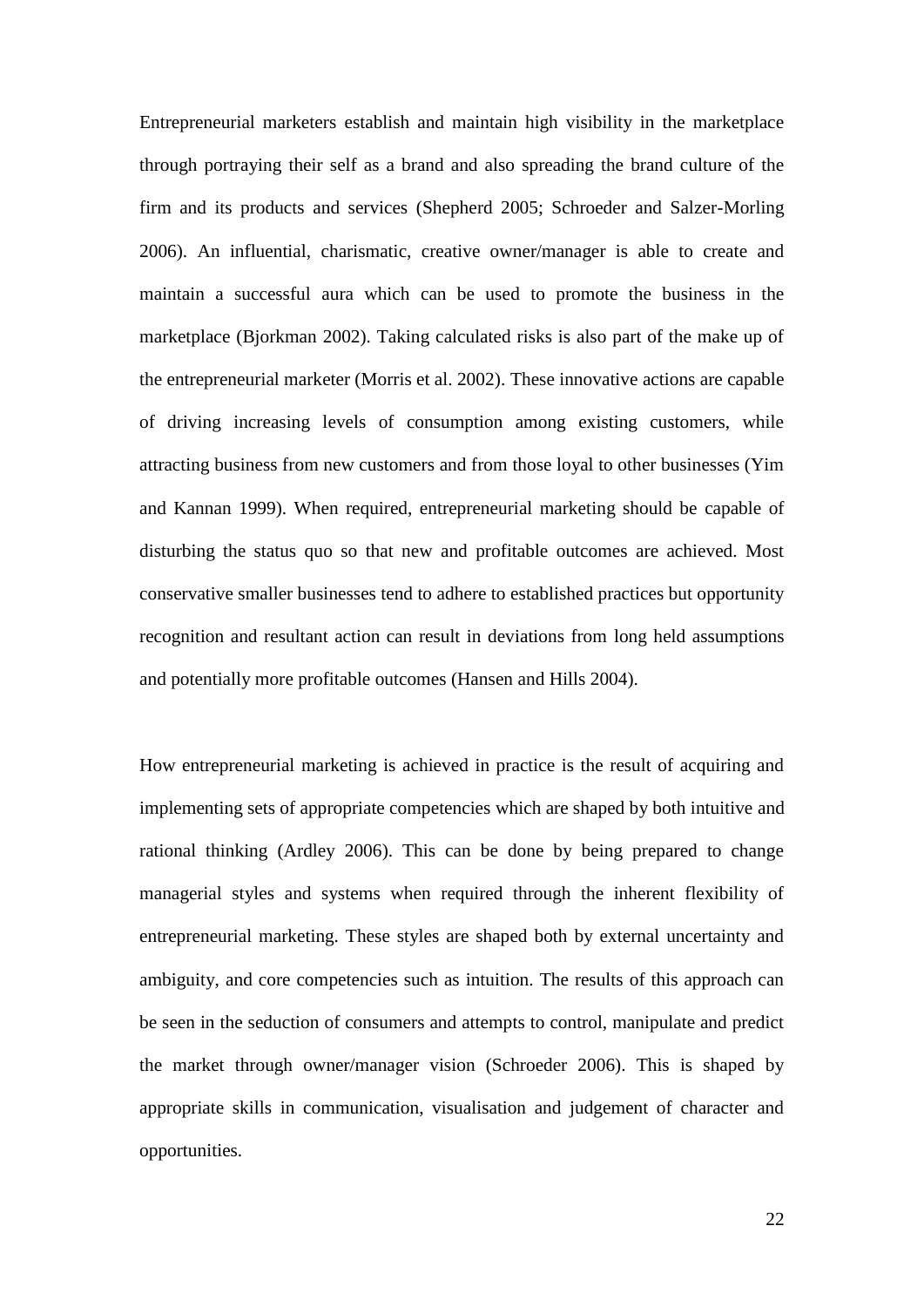Due to the up close and personal approach adopted by entrepreneurial marketers with their customers, they are able to quickly reach an understanding of consumer demand, preferences and tastes (McGowan et al. 2001). The self confidence of these managers can then result in the creation of a market for the firm's products which aligns to this particular aesthetic (Augusto and Coelho 2007). The loyalty of customers content in their long term relationship with the firm can result in displays of religiosity or devotion for its brands and products (Muniz and Schau 2005). Central to successful entrepreneurial marketing practice is an ability to express ambition within the constraints of limited resources. Owner/managers who practice entrepreneurial marketing display an effectual logic shaped by their personality and which impacts on decision making (Douglas 2005). This results in the development of a personalised management style. Although innovative SMEs cannot compete on price with their larger competitors, they can deliver on offering added value. Entrepreneurial marketers are motivated by doing, not by being told what to do by others and to have a large degree of control in business direction (Hansemark 2007). They often have an enquiring disposition and are good problem solvers when responding to challenging situations, often keen to derive non standard solutions through their flexible, imaginative approaches.

Entrepreneurial marketing is an appropriate response to market conditions characterised by fragmentation, chaos, ambiguity and complexity. Although it can also be located in larger organisations, it acknowledges the situation specific nature of how SMEs operate and how their managers shape individualistic firm behaviour. Its theory can be developed further by utilising perspectives which consider its social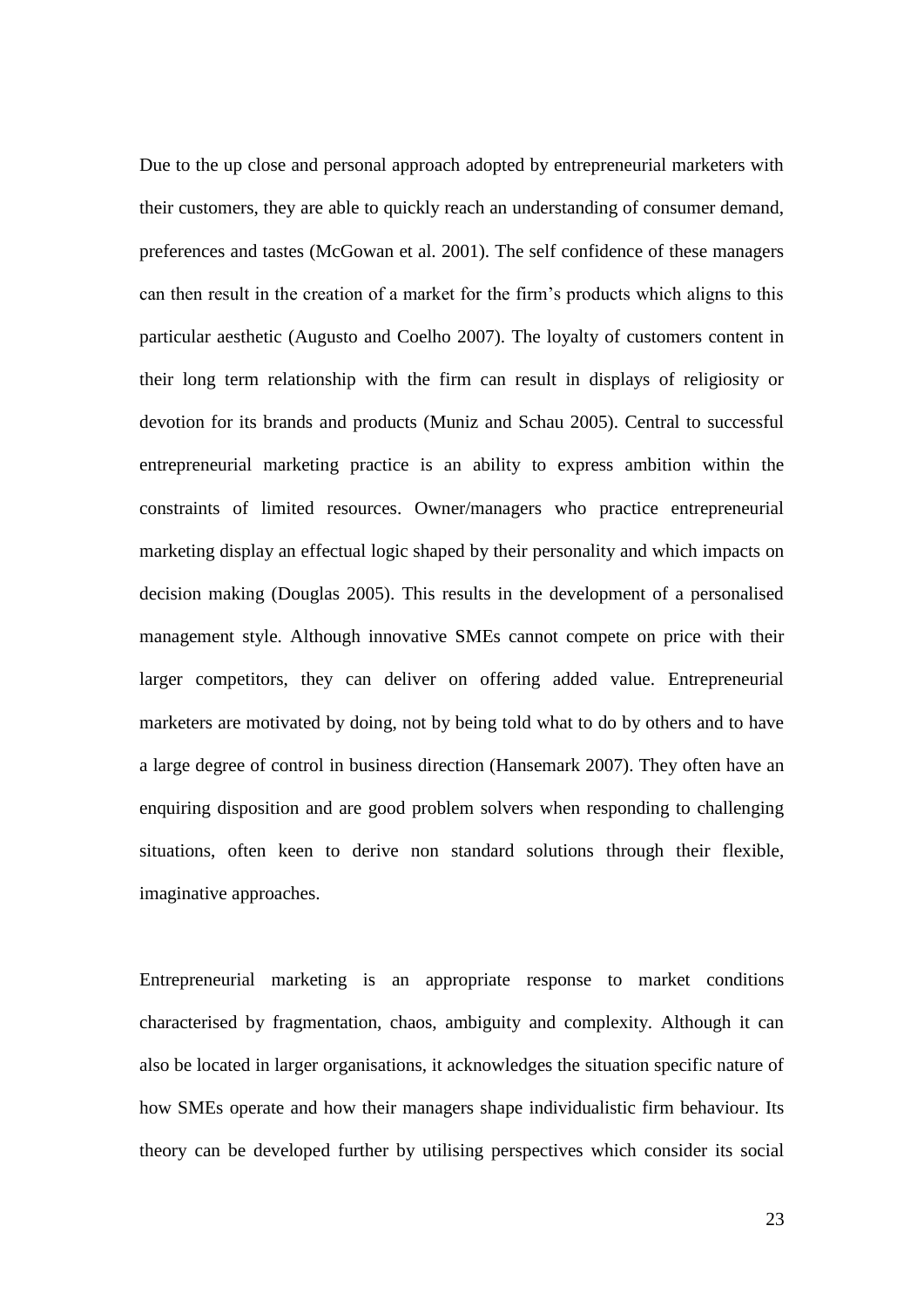context and the incorporation of longitudinal data. This multidisciplinary approach results in cross fertilisation of ideas and concepts from different domains which can aid understanding. The biographical approach to informing entrepreneurial marketing can be viewed in a critical sense (Grey and Wilmott 2005) in that it results in the challenging and rethinking of commonly held beliefs and the generation of new theory through its largely qualitative focus.

Figure 1 synthesises the research findings in a model which considers the role of the entrepreneurial marketer and the enterprise, the impact of the external environment, the range of entrepreneurial marketing competencies exhibited by the owner/manager, the role which biographical research plays in uncovering insight into entrepreneurial marketing and the anticipated results of implementing entrepreneurial marketing in the enterprise.

## **Figure 1 about here**

## **Conclusions:**

In response to the Special Issue call this paper set out the case for using biographical research as a way of adding to our understanding entrepreneurial marketing. The individuals assessed clearly show the connection between the telling of a life story and how a business is run, using an entrepreneurial marketing approach. Narrative foundations have provided the supporting backdrop to the biographical analysis which has uncovered a wide variety of impinging factors. These affect the personality, behaviour, motives and shape the competencies of the entrepreneurial marketing decision maker in the quest for new venture creation and business growth. Biographical techniques succeed in addressing the need for situation specific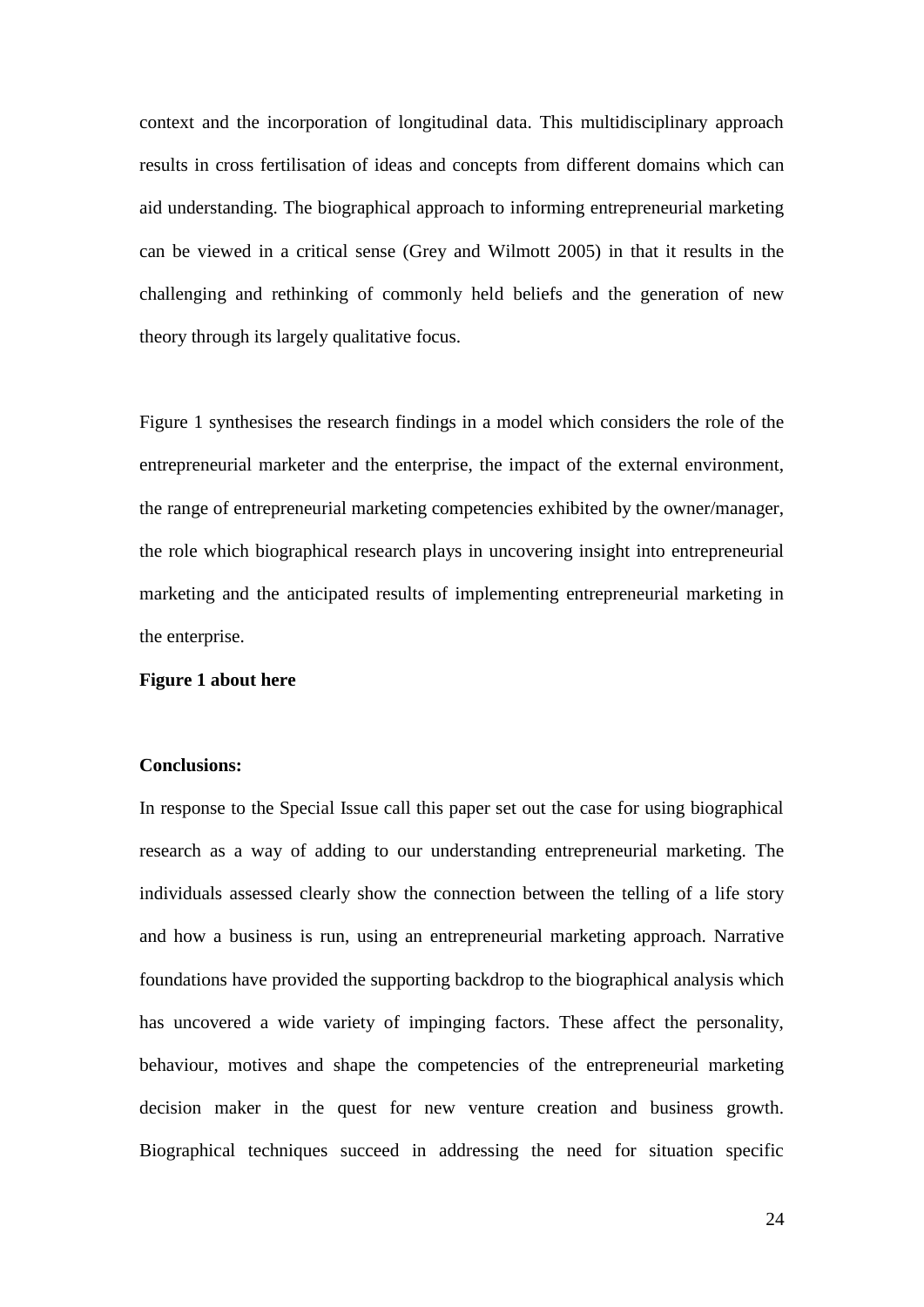understanding, but can also be used to compare and contrast across different scenarios so that triangulated findings can contribute to theory and knowledge construction. Longitudinal insight is delivered into human action before, during and after any engagement between the individual, the organisation and its customers.

Any bias issues have been addressed through the data triangulation process where the findings from each individual analysis have been held up against each other but also compared with the findings of previous related research. Biographical research should be viewed as a legitimate method in shaping the theory and understanding the practice of entrepreneurial marketing. The author encourages other researchers to adopt a similar approach with other entrepreneurial marketers so that further data triangulation can be carried out. Figure 1 should be viewed as a catalyst for further engagement with biography. Such an approach could also be adopted in other situations where the life of an individual is of interest.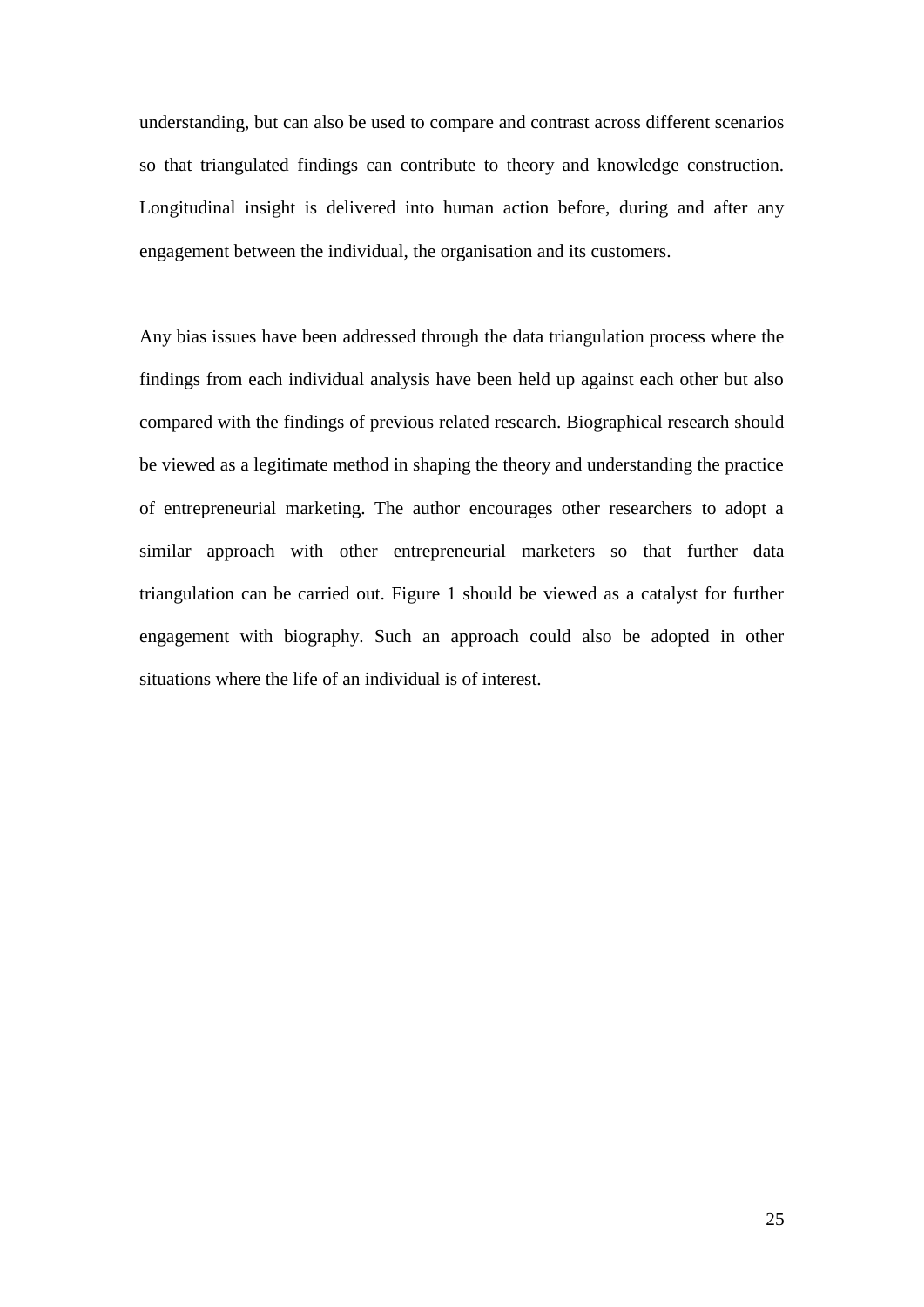#### **References**

Alpers, A. (1996), "Biography – the scarlet experiment", in Salwak D (Ed.) *The Literary Biography,* MacMillan, London, pp.12-21.

Alvesson M and Deetz S (2000), *Doing Critical Management Research*, Sage, London.

Ardley, B. (2006). "Situated learning and marketing. Moving beyond the rational technical thought cage", *Marketing Intelligence and Planning* Vol.24 No3, pp.202- 217.

Augusto, M. and Coelho, F. (2007), "Market orientation and new-to-the-world products: exploring the moderating effects of innovativeness, competitive strength and environmental forces", *Industrial Marketing Management* Vol.38 No.1, pp.94- 108.

Awwad, M.S. and Ali, HK. (2012) "Emotional intelligence and entrepreneurial orientation: The moderating role of organizational climate and employees' creativity", Journal of Research in Marketing and Entrepreneurship", Vol. 14 No.1, pp.115 – 136.

Barnett, R. and Kinkade, T. (2003), *The Thomas Kinkade Story: A 20 Year Chronology of the Artist,* Bulfinch New York.

Barron, F. and Harrington, D.M. (1981), "Creativity, intelligence, and personality", in L.W. Porter and M.R. Rosenzweig (Eds.), *Annual Review of Psychology*, Vol.32, pp.439-476.

Bastian, H. (2001), *Warhol,* Tate Publishing, London.

Belk, R.W. (1988), "Possessions and the extended self", *Journal of Consumer Research*, Vol.15 No.2, pp.139-168.

Birley, S. (1985), "The role of networks in the entrepreneurial process", *Journal of Business Venturing* Vol.1 No.1, pp.107-117.

Bjerke, B. and Hultman, C.E. (2002), *Entrepreneurial Marketing: The Growth of Small Firms in the New Economic Era,* Edward Elgar, Aldershot:

Bjorkman, I. (2002), "Aura: aesthetic business creativity", *Consumption, Markets and Culture,* Vol 5 No.1, pp.69-78.

Blankson, C, Motwani, J.P. and Levenburg, N.M. (2006), "Understanding the patterns of market orientation among small businesses", *Marketing Intelligence and Planning*, Vol.24 No.6, pp.572-590.

Boyatzis, R.E. (1998), *Transforming Qualitative Information: Thematic Analysis and Code Development,* Sage, London.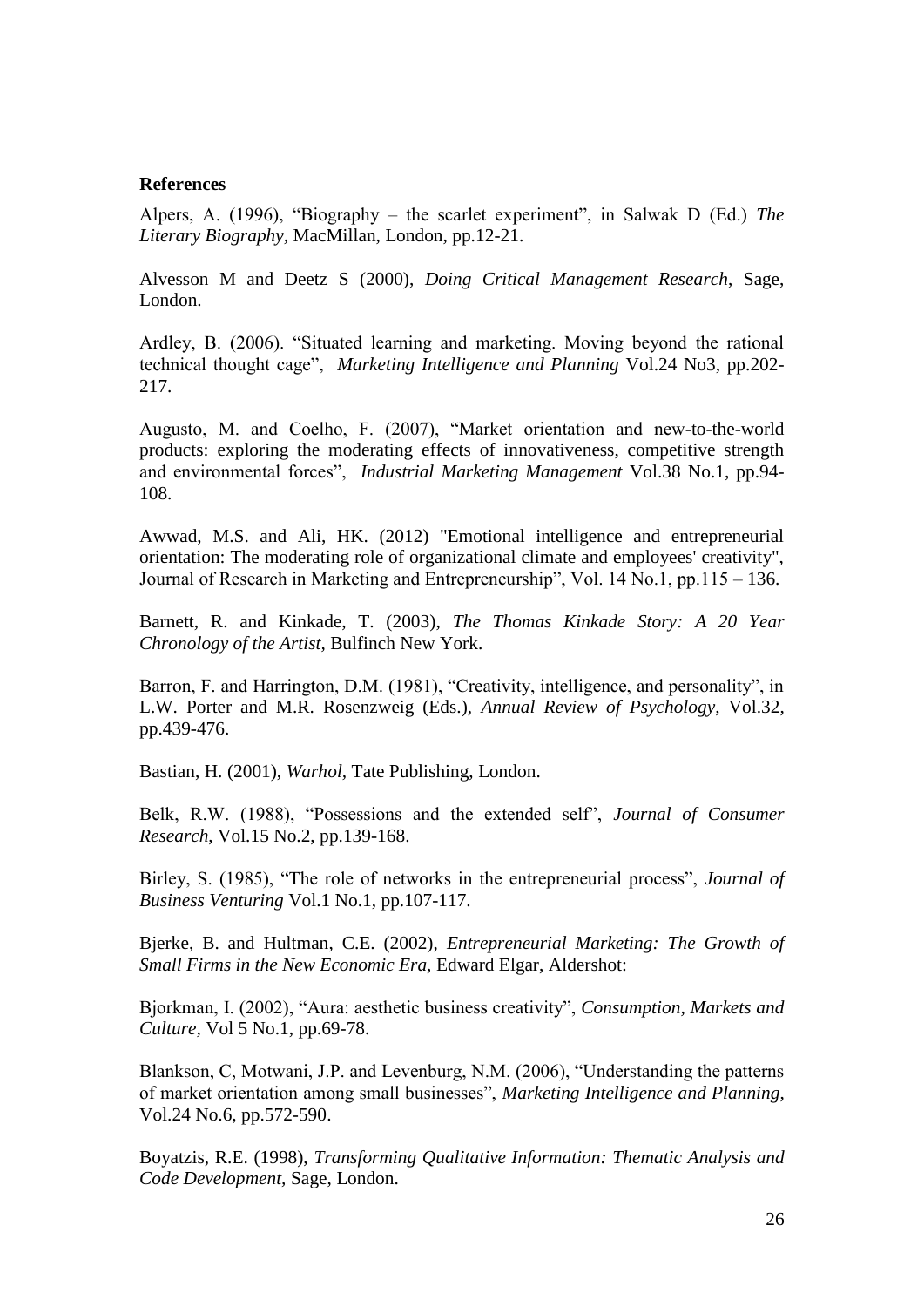Boylan, A.L. (2011). "Introduction", in Boylan, A.L. (Ed), *Thomas Kinkade: the Artist in the Mall,* Duke University Press, London, pp.1-28.

Carson, D, Cromie, S, McGowan, P. and Hill, J. (1995) *Marketing and Entrepreneurship in SMEs: An Innovative Approach,* Prentice-Hall, Englewoods Cliffs, NJ.

Chase, S.E. (2005), "Narrative inquiry: Multiple lenses, approaches, voices", in Denzin, N.K. and Lincoln,Y.S. (Eds.), The Sage Handbook of Qualitative Research, Sage, Thousand Oaks.

Cheng, Y-T. and Van de Ven, A.H. (1996), "Learning the innovation Journey: Order out of chaos?", *Organization Science: A Journal of the Institute of Management Sciences*, Vol.7, No.6, pp.593-614.

Clapper, M. (2006), "Thomas Kinkade's romantic landscape", *American Art,* Vol. *20*  No.2, pp.76-99.

Clarke, J. & Holt, R. (2010), "The mature entrepreneur: A narrative approach to entrepreneurial goals", *Journal of Management Inquiry*, Vol.19 No.1, pp. 69-83.

Clifford, J.L. (1970), *From Puzzles to Portraits: Problems of a Literary Biographer*, Chapel Hill: University of North Carolina Press.

Czarniawska, B. (1997), *Narrating the Organization: Dramas of Institutional Identity,* University of Chicago Press, Chicago, Il.

Davidsson P, Low, M.B. and Wright, M. (2001), "Low and MacMillan ten years on: achievements and future directions for entrepreneurship research", *Entrepreneurship Theory and Practice*, Vol.25 No.4, pp.5-15.

Denzin, N.K. (1984), *On Understanding Emotion*, Jossey-Bass, San Francisco.

Denzin, N.K. (1986), "Interpreting the lives of ordinary people: Sartre, Heideger, Faulkner", *Life Stories/Recits de Vie,* Vol.14 No.3, pp.6-19.

Derrida, J. (1981), *Positions,* University of Chicago Press, Chicago.

Desmond, J., McDonagh, P. and O'Donohoe, S. (2000). "Counter-culture and consumer society", Consumption, Markets and Culture, Vol. 4 No.3, pp.241-279.

Dixon, D.G. (1998), *The Results and Consequences of Technical Education: An Historical Case Study of Metalliferous Mining Education Prior to 1939*, unpublished PhD thesis, University of Southampton.

Douglas, D. (2005), "The human complexities of entrepreneurial decision making: a grounded case considered", *International Journal of Entrepreneurial Behaviour and Research*, Vol.11 No.6, pp.422-435.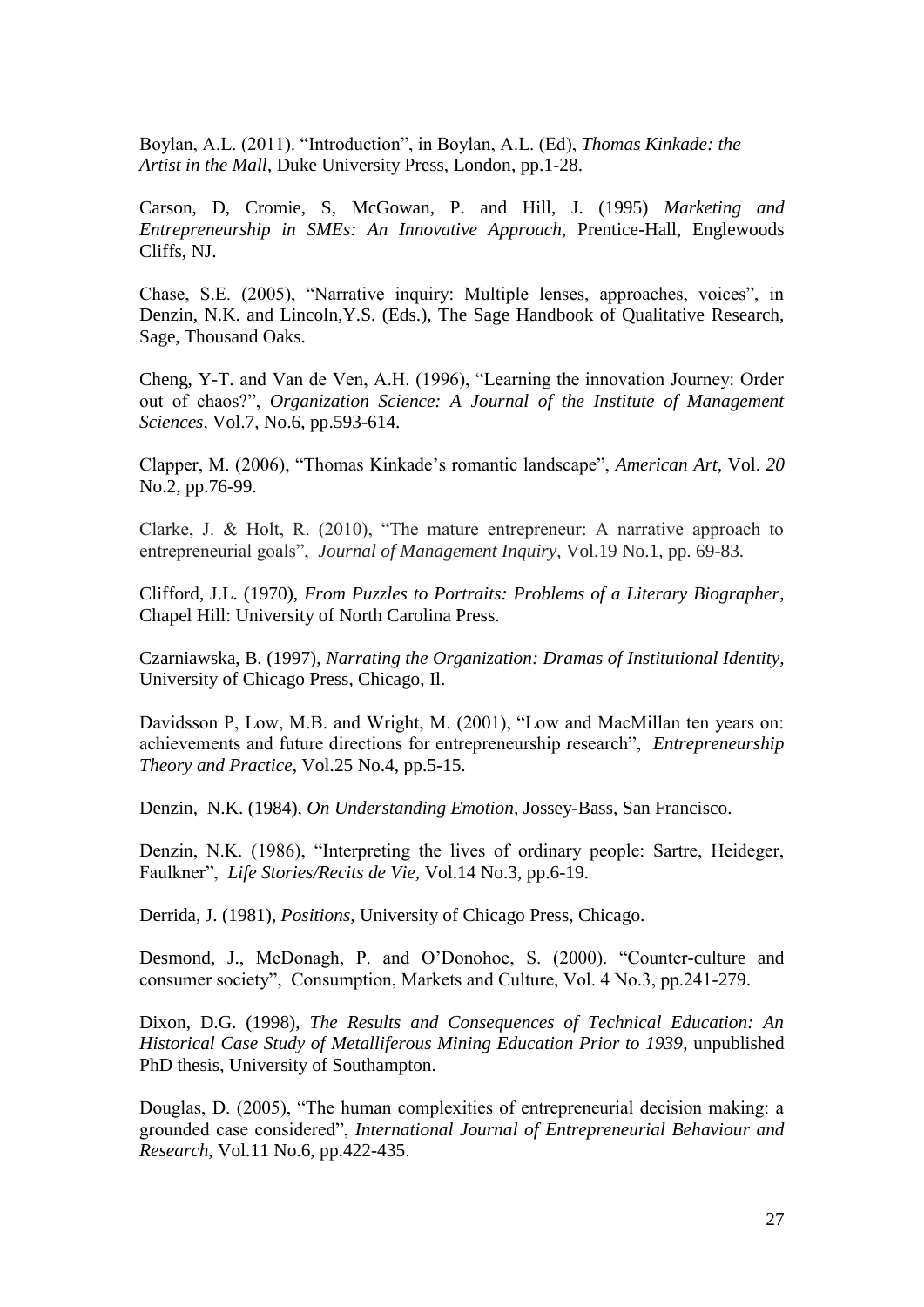Down, S. (2006). *Narratives of Enterprise,* Edward Elgar Publishing Limited, Cheltenham.

Downing. S. (2005), "The social construction of entrepreneurship: narrative and dramatic processes in the coproduction of organisations and identities", *Entrepreneurship Theory and Practice,* Vol.29 No.2, pp.185-204.

Du Gay, P. (2004), "Against 'Enterprise' (but not against 'enterprise', for that would make no sense", *Organization*, Vol.11 No.1, pp.37-57.

Endres, A.M. and Woods, C.R. (2007), "The case for more subjectivist research on how entrepreneurs create opportunities", *International Journal of Entrepreneurial Behaviours and Research*, Vol.13 No.4, pp.222-234.

Erben, M, (1993), "The problem of other lives: social perspectives on written biography", *Sociology,* Vol.27 No.1, pp.15-25.

Fillis, I. (2007), "A methodology for researching international entrepreneurship in SMEs: a challenge to the status quo", *Journal of Small Business and Enterprise Development*, Vol.14 No.1, pp.118-135.

Fillis, I. (2006a), "A qualitative methodology for researching entrepreneurship in the smaller firm", *Management Decision*, Vol.44, No.2, pp.198-212.

Fillis, I. (2006b), "A plea for biographical research as insight into smaller firm marketing theory", *Journal of Enterprising Culture*, Vol.11 No.1, pp.25-45.

Fillis, I. (2002), "An Andalusian dog or a rising star: Creativity and the marketing/entrepreneurship interface", *Journal of Marketing Management*, Vol. 18 No.3/4, pp.379-395.

Fillis, I. (2000), "The endless enigma or the last self portrait – implications for the future of marketing", in Brown, S. and Patterson, A. (Eds.), *Imagining Marketing: Art, Aesthetics and the Avant Garde*, Routledge, London, pp. 52-72

Fillis, I. and Herman, R. (2005), "A biographical study of Isambard Kingdom Brunel as insight into entrepreneurial marketing endeavour", *Journal of Enterprising Culture*, Vol.13, No.3, pp.223-252.

Fillis, I. and Rentschler. R (2006), *Creative Marketing: An Extended Metaphor for Marketing in a New Age,* Palgrave Macmillan, London.

Fisher, W.R. (1987), *Human Communication as Narration: Toward a Philosophy of Reason, Value and Action.* The University of South Carolina Press. Columbia, South Carolina.

Fletcher. D. (2007), "Toy Story: the narrative world of entrepreneurship and the creation of interpretive communities", *Journal of Business Venturing,* Vol.22 No.5, pp.649-672.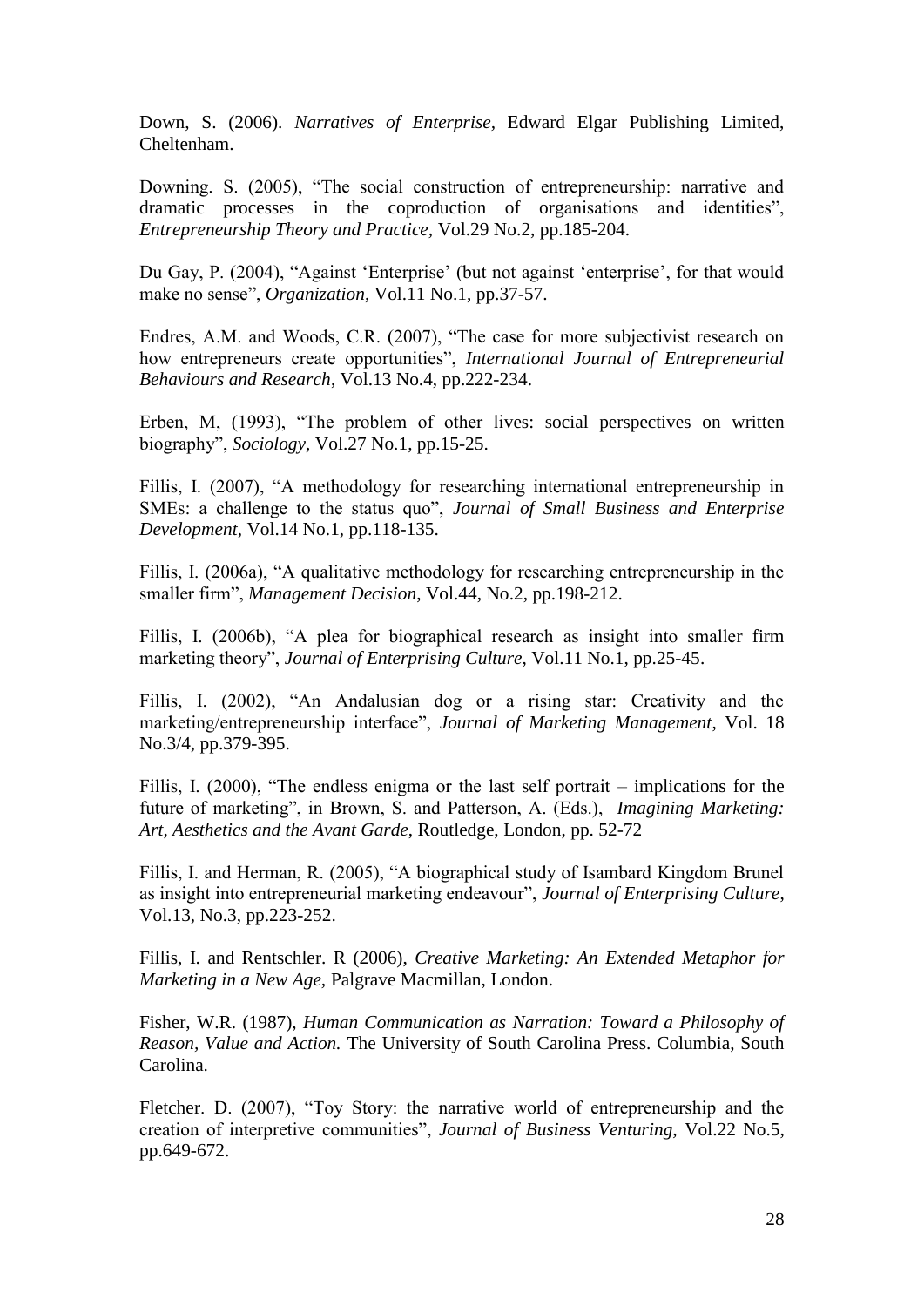Gallagher, A. (2012), *Damien Hirst*, Tate Publishing, London.

Gartner, W.B. (2010), "A new path to the waterfall: a narrative on a use of entrepreneurial narrative", *International Small Business Journal*, Vol.28 No.1, pp.6- 19.

Gartner W.B. (2007). "Entrepreneurial narrative and a science of the imagination", *Journal of Business Venturing,* Vol.22 No.5, pp.6-19.

Gartner, W. and Birley, S. (2002), "Introduction to the special issue on qualitative methods in entrepreneurship research", *Journal of Business Venturing*, Vol.17 No.5, 387-395.

Giddens, A. (1991), *Modernity and Self Identity: Self and Society in the Late Modern Age,* Polity Press, Cambridge.

Gilmore, A. (2011). "Entrepreneurial and SME marketing". *Journal of Research in Marketing and Entrepreneurship*, Vol.13 No.2, pp.137-145.

Gilmore, A., Carson, D. and Grant, K. (2001), "SME marketing in practice", *Marketing Intelligence and Planning*, Vol.19 No.1, pp.6-11.

Greenberg, C. (1986), "Avant-garde and kitsch", in O'Brian, J. (Ed.), *Clement Greenberg: The Collected Essays and Criticism*, Vol.1, pp.5-22, University of Chicago Press, Chicago.

Grey, C. and Willmott. H. (2005), *Critical Management Studies: A Reader,* Oxford University Press, Oxford.

Grinstein, A. (2008). "The relationships between market orientation and alternative strategic orientations: a meta-analysis", *European Journal of Marketing,* Vol.42 No1- 2, pp.115-134.

Gummesson, E. (2008), "Customer centricity: reality or a wild goose chase?", *European Business Review,* Vol.20 No.4, pp.315-330.

Hackley, C.E. and Mumby-Croft, R. (1998), "Marketing entrepreneurs as creative agents in a social matrix - towards a theoretical framework for marketing entrepreneurship", in Hulbert, B. Day, J. and Shaw, E. (Eds.), *Academy of Marketing/UIC/AMA Symposia on the Marketing and Entrepreneurship Interface, Proceedings 1996-1998*, Faculty of Management and Business, Nene University College, Northampton, pp.505-513.

Hansemark, O.C. (1998), "The effects of an entrepreneurship programme on need for achievement and locus of control reinforcement", *International Journal of Entrepreneurial Behaviour and Research*, Vol.4 No.1, pp.28-50.

Hansen, D.J. and Hills, G.E. (2004), "Industry differences in opportunity recognition", *Journal of Research in Marketing and Entrepreneurship,* Vol.6 No.1, pp.18-32.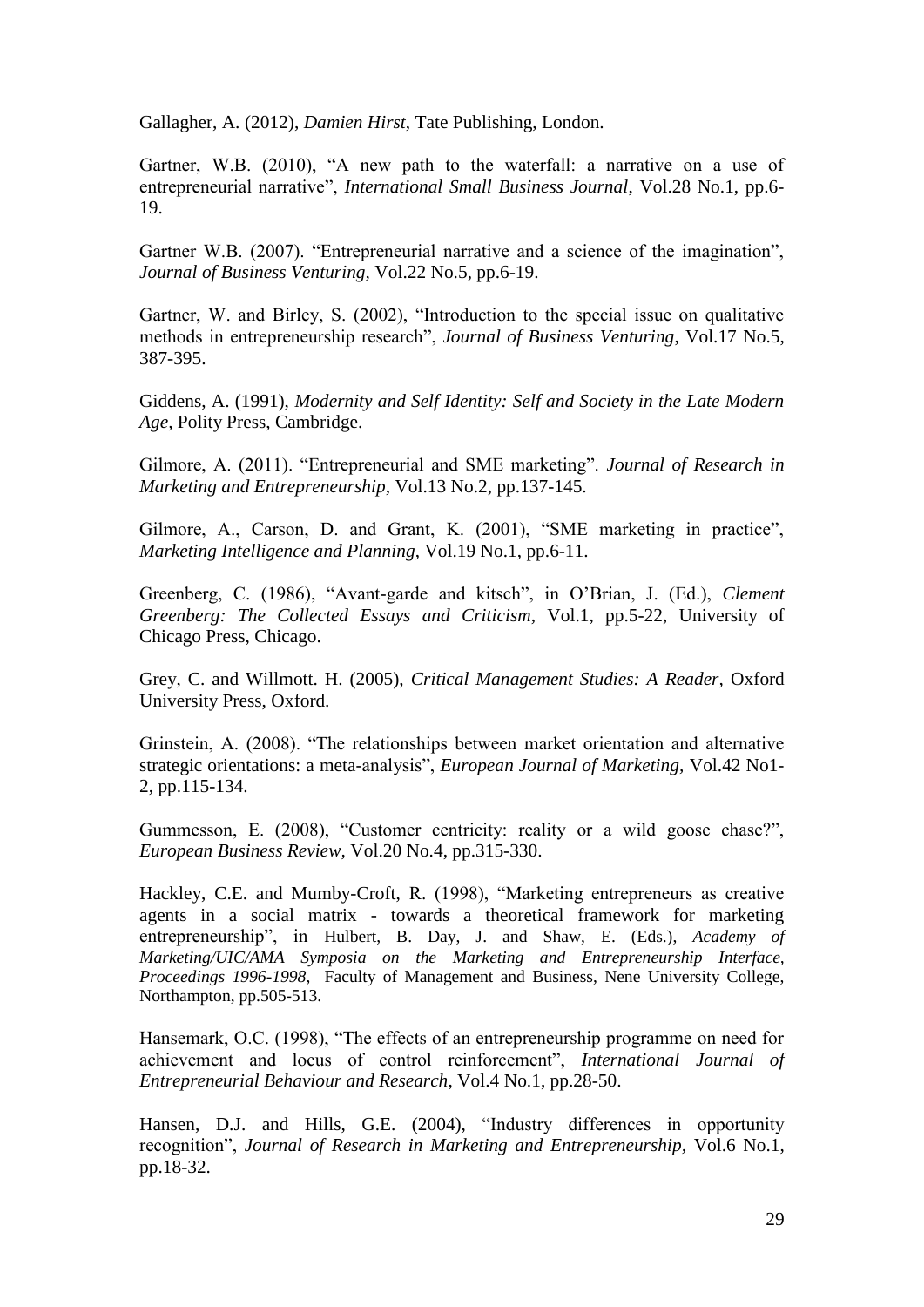Herman, R. (2004), *Teaching Management Through Literature: A Bibliography,* British Council, London.

Hill, J. (2001), "A multidimensional study of the key determinants of effective SME marketing activity: part 1", *International Journal of Entrepreneurial Behaviour and Research,* Vol.7 No.5, pp.171 – 204.

Hill, J. and McGowan, P. (1997), "Marketing development through networking: a competency-based approach for small firm entrepreneurs", in Hills, G.E., Giglierano, J.J. and Hultman, C.M. (Eds.), University of Illinois at Chicago, Chicago, Il., pp.543- 560.

Hills, G. E., Hultman, C. M., & Miles, M. P. (2008), "The evolution and development of entrepreneurial marketing", *Journal of Small Business Management*, Vol.46 No.1, pp.99-112.

Hjorth, D. and Steyaert, C. (2004), *Narrative and Discursive Approaches in Entrepreneurship,* Edward Elgar, Cheltenham.

Holt, D. (2003), "Brands and branding", *Harvard Business Review*, March, pp.1-12.

Hoy, F. (2008), "Organizational learning at the marketing/entrepreneurship interface", *Journal of Small Business Management*, Vol.46 No.1, pp.152-158.

Indiana, G. (2010), *Andy Warhol and the Can that Sold the World,* Basic Books, New York.

Johansson, A.W. (2004), "Narrating the entrepreneur", *International Small Business Journal*, Vol.22 No.3, pp.273-293.

Jones, B.D.G. (1998), "Biography as a methodology for studying the history of marketing ideas", *Psychology and Marketing,* Vol.15 No.2, pp.161-173.

Jones, K, Sambrook, S., Henley, A. and Norbury, H. (2011), "A biographical approach to researching leadership and entrepreneurship development processes in a small business context", Bangor Business School Working Paper BBSWP/11/004, Bangor:

Jones, R. and Rowley. J. (2011). "Entrepreneurial marketing in small businesses: a conceptual exploration", *International Small Business Journal,* Vol.29 No.1, pp.25- 36.

Josselson, R. and Lieblich, A. (1995). *Interpreting Experience: The Narrative Study of Lives,* Sage, Thousand Oaks, CA.

Katz, W. (2009). *Thomas Kinkade: Masterworks of Light,* Konecky and Konecky, Old Saybrook, CT.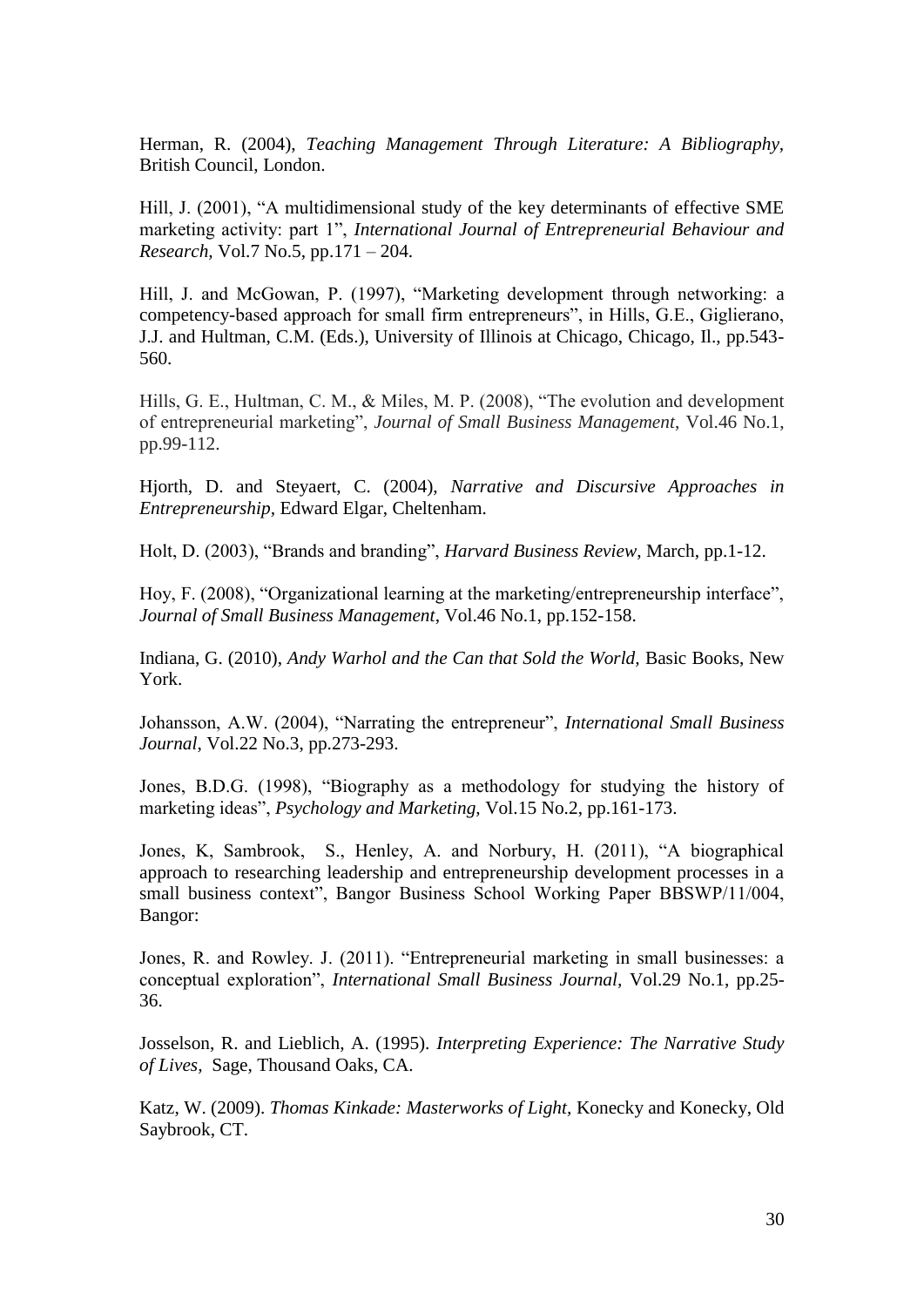Kerrigan, F., Brownlie, D., Hewer, P. and Daza-LeTouze, C. (2011), "Spinning Warhol: celebrity brand theoretics and the logic of the celebrity brand", *Journal of Marketing Management,* Vol.27 Nos.13/14, pp.1504-1524.

Kjellman-Chapin, M. (2011). "Manufacturing 'masterpieces' for the market: Thomas Kinkade and the rhetoric of high art", in.. Boylin, A.L (Ed.), *Thomas Kinkade: The Artist in the Mall*, pp.206-237, Duke University Press, London.

Kornberger, M. (2010), *Brand Society: How Brands Transform Management and Lifestyle*, Cambridge University Press, Cambridge.

Larty, J. and Hamilton, E. (2011), "Structured approaches to narrative analysis in entrepreneurship research: exemplars from two researchers", *International Small Business Journal,* Vol.29 No.3, pp.220-237.

Low, M.B. and MacMillan, I.C. (1988), "Entrepreneurship: past research and future challenges", *Journal of Management*, Vol.14 No.2, pp.139-161.

Lunt, P.K. and Livingstone, S.M. (1992), *Mass Consumption and Personal Identity: Everyday Economic Experience*, Open University Press, Maidenhead.

Lusch, R.F. and Vargo, S.L. (2006), "Service dominant logic- reactions, reflections and refinements", *Marketing Theory,* Vol.6 No.3, pp.281-288.

Man, T., Lau, T. and Chan, K.F. (2002), "The competitiveness of small and medium enterprises: a conceptualisation with focus on entrepreneurial competencies", *Journal of Business Venturing*, Vol.17 No.2, pp.123-142.

McCracken, G. (1988), *The Long Interview,* Sage, London.

McGowan, P, Durkin, M.G., Allen, L., Dougan, C. and Nixon, S. (2001), "Developing competencies in the entrepreneurial small firm for use of the Internet in the management of customer relationships", *Journal of European Industrial Training* Vol.25 Nos.2/3/4, pp.126 – 136.

Merrill, B. and West, L. (2009), *Using Biographical Methods in Social Research.*: Sage, London.

Moran, P. (1998), "Personality characteristics and growth-orientation of the small business owner-manager", *International Small Business Journal*, Vol.16 No.3, pp.17- 38.

Morris, M.H. and Lewis, P.S. (1995), "The determinants of entrepreneurial activity – implications for marketing", *European Journal of Marketing*, Vol 29 No.7, pp31-48.

Morris, M.H., Schindehutte, M. and LaForge, R.W. (2002), "Entrepreneurial marketing: a construct for integrating emerging entrepreneurship and marketing perspectives", *Journal of Marketing Theory and Practice,* Vol.10 No.4, pp.1-19.

Morrish, S.C. (2011), "Entrepreneurial marketing: a strategy for the twenty-first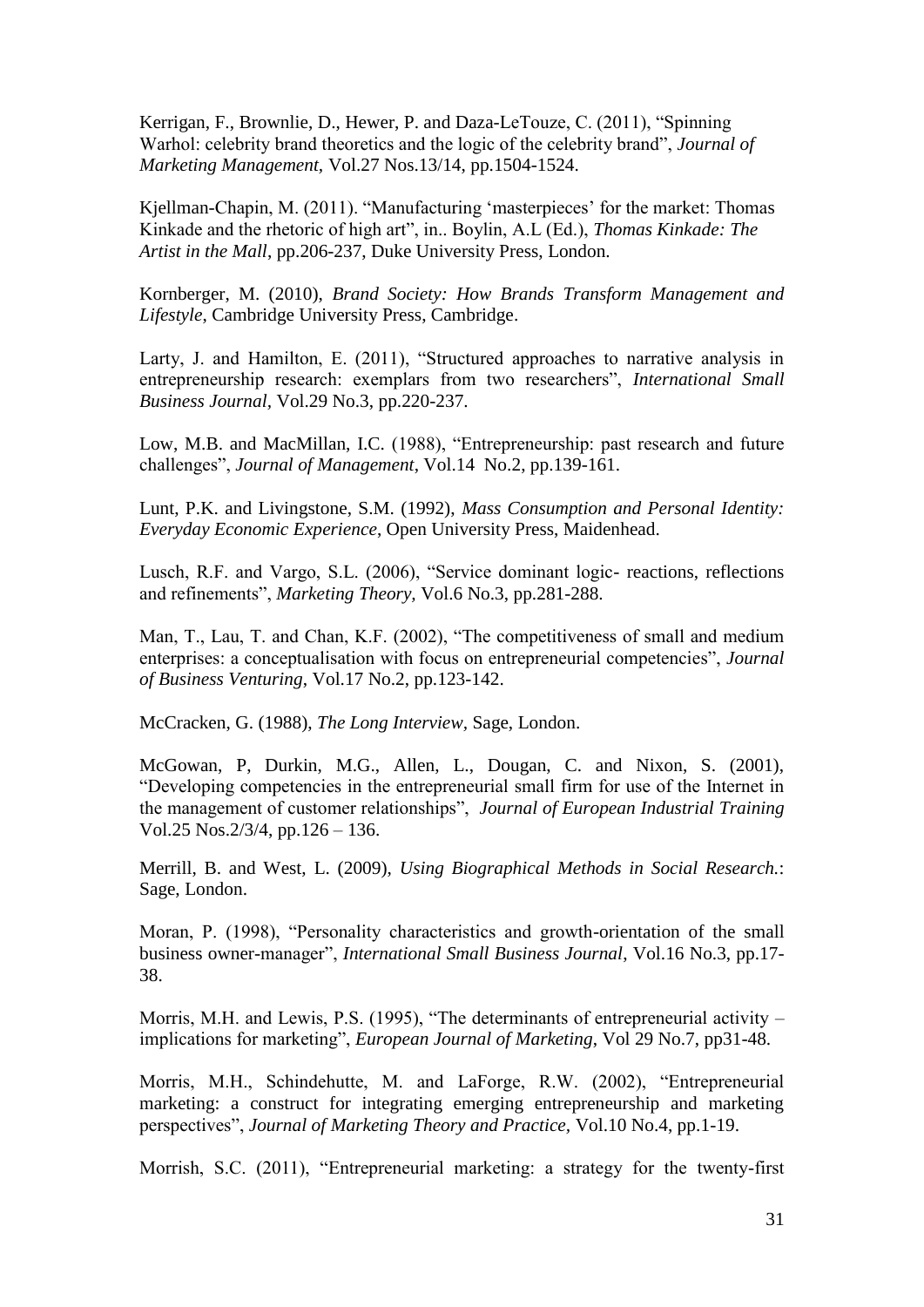century?", *Journal of Research in Marketing and Entrepreneurship,* Vol.13 No.2, pp.110-119.

Muller, J.H. (1999), "Narrative approaches to qualitative research in primary care", in Crabtree, B.F. and. Miller, W.L (Eds.), *Doing Qualitative Research*, Sage, London.

Muniz, A.M. and Schau, H.J. (2005), "Religiosity in the abandoned Apple Newton brand community", *Journal of Consumer Research,* Vol.31 No.4, pp.737-747.

O'Donnell, A, (2004), "The nature of networking in small firms", *Qualitative Market Research: An International Journal,* Vol.7 No.3, pp.206-217.

O'Donnell, A., Gilmore, A., Cummins, D. and Carson, D. (2001), "The network construct in entrepreneurship research: a review and critique", *Management Decision*, Vol.39 No.9, pp.749-760.

Olalquiaga, C. (1998), *The Artificial Kingdom: A Treasury of the Kitsch Experience,*. Panthenon, New York.

Orlean, S. (2001), "Art for everybody: Thomas Kinkade, America's most profitable artist", *The New Yorker*, 15 October, pp.124-146.

Polkinghorne, D.E. (1995), "Narrative configuration in qualitative analysis", in Hatch J.A. and Wisniewski, R. (Eds.), *Life History and Narrative*, Falmer Press London.

Qian, G. (1997), "Assessing product-market diversification of US firms", *Management International Review,* Vol.37 No.2, pp.127-149.

Rae, D. (2005), "Entrepreneurial learning: a narrative-based conceptual model", Journal of Small Business and Enterprise Development", Vol. 12 No.3, pp.323 - 335

Rager, A.W. (2011), "Purchasing paradise: nostalgic longing and the painter of light", in Boylan, A.L. (Ed.), *Thomas Kinkade: The Artist in the Mall*, pp.124-142, Duke University Press, London.

Reveley, J. (2010), "Using autobiographies in business history: a narratological analysis of Jules Joubert's Shavings and Scrapes", *Australian Economic History Review,* Vol.50 No.3, pp.284-305.

Ricoeur, P. (1991), "Life in quest of narrative", in Wood, D. (Ed), *On Paul Ricoeur: Narrative and Interpretation*, Routledge, London.

Roberts, B. (2002), *Biographical Research*, Open University Press, Buckingham.

Schroeder, J.E. (2006), "Aesthetics awry: The painter of light<sup> $TM$ </sup> and the commodification of artistic values", *Consumption, Markets and Culture,* Vol.9 No.2, pp.87-99.

Schroeder, J.E. (2002), *Visual Consumption,* Routledge, London.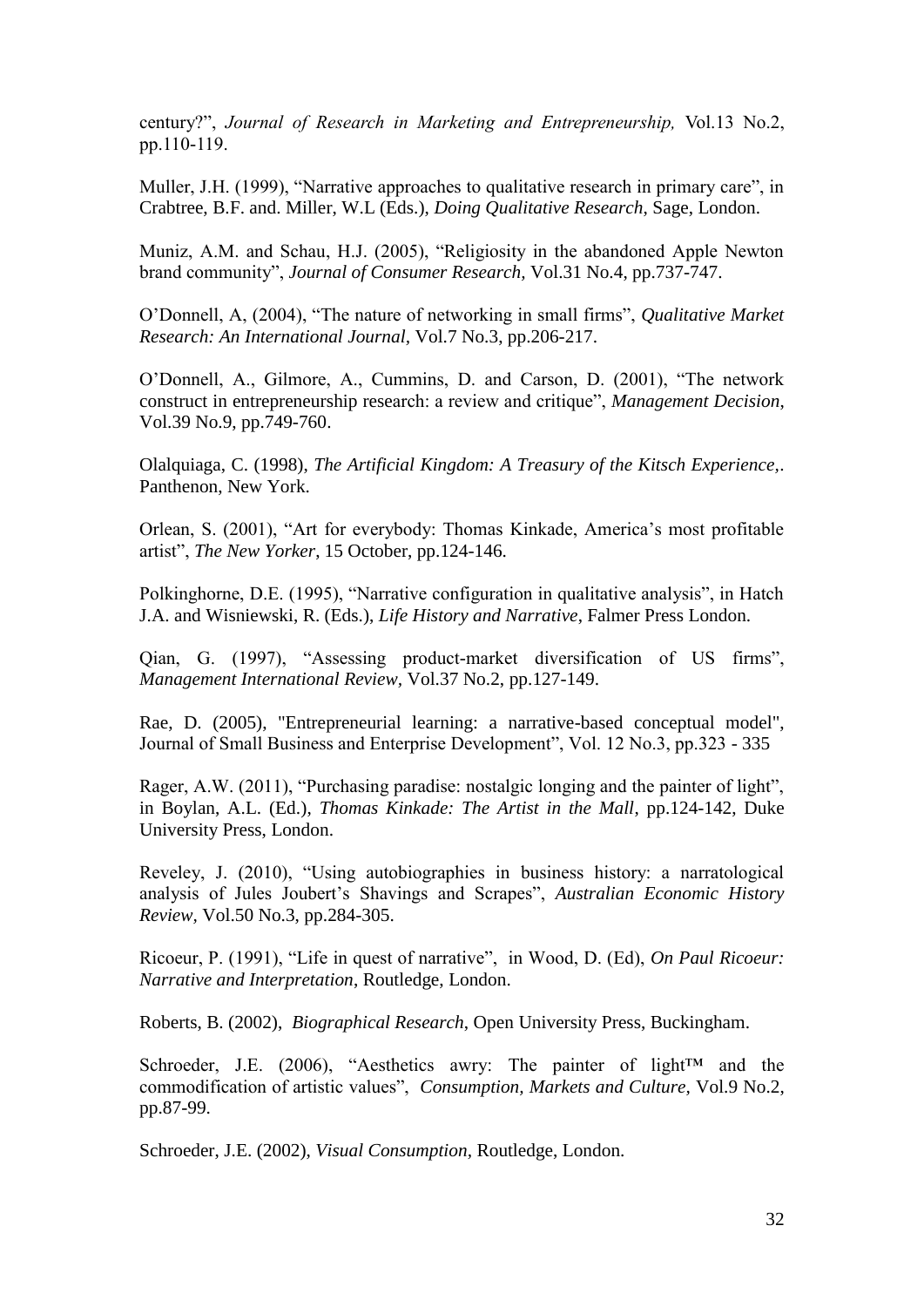Schroeder, J.E. (1997), "Andy Warhol: consumer researcher", *Advances in Consumer Research,* Vol.24, pp.476-482.

Schroeder, J.E. and Salzer-Morling, M. (2006), *Brand Culture* Routledge, London.

Shalley, C.E., Zhou, J. and Oldham, G.R. (2004), "The effects of personal and contextual characteristics on creativity: where should we go from here?", *Journal of Management*, Vol.30 No.6, pp.933-958.

Shaw, E. (1999), "Networks and their relevance to the entrepreneurial/marketing interface: a review of the evidence", *Journal of Research in Marketing and Entrepreneurship*, Vol.1 No.1, pp.24-40.

Shepherd, I.D.H. (2005), "From cattle to coke to Charlie: meeting the challenge of self marketing and personal branding", *Journal of Marketing Management,* Vol.21 Nos.5/6, pp.589-606.

Smith, R. and Anderson, A.R. (2004), "The devil is in the e-tail: form and structure in the entrepreneurial narrative", in Hjorth, D. and Steyaert, C. (Eds.), *Narrative and Discursive Approaches in Entrepreneurship*, Edward Elgar, Cheltenham.

Spiggle, S. (1994), "Analysis and interpretation of qualitative data in consumer research", *Journal of Consumer Research*, Vol.21 No.3, pp.491-503.

Steyaert, C. and Hjorth, D. (Eds.), (2003), *New Movements in Entrepreneurship*, Edward Elgar, Cheltenham.

Stokes, D. and Lomax, W. (2002) "Taking control of word of mouth marketing: the case of an entrepreneurial hotelier", *Journal of Small Business and Enterprise Development*, Vol.9 No.4, pp.349 – 357.

Sugar, A. (2010), *What You See is What You Get. My Autobiography,* Macmillan, London.

Thomas, L.C., Painbeni, S. and Barton, H. (2013), "Entrepreneurial marketing within the French wine industry", *International Journal of Entrepreneurial Behaviour and Research,* Vol.19 No.2, pp.238-260.

Thornton, P. (1999), "The sociology of entrepreneurship", *Annual Review of Sociology,* Vol. 25, pp.19-46.

Titon, J.T. (1980), "The life story", *Journal of American Folklore,* Vol.93, pp.276- 292.

Vipond, D. and Hunt, R.A. (1984), "Point-driven understanding: pragmatic and cognitive dimensions of literary reading", *Poetics,* Vol.13, pp.261-277.

Warhol, A. (1975). *The Philosophy of Andy Warhol. From A to B and Back Again,*  Harcourt Brace and Company, San Diego.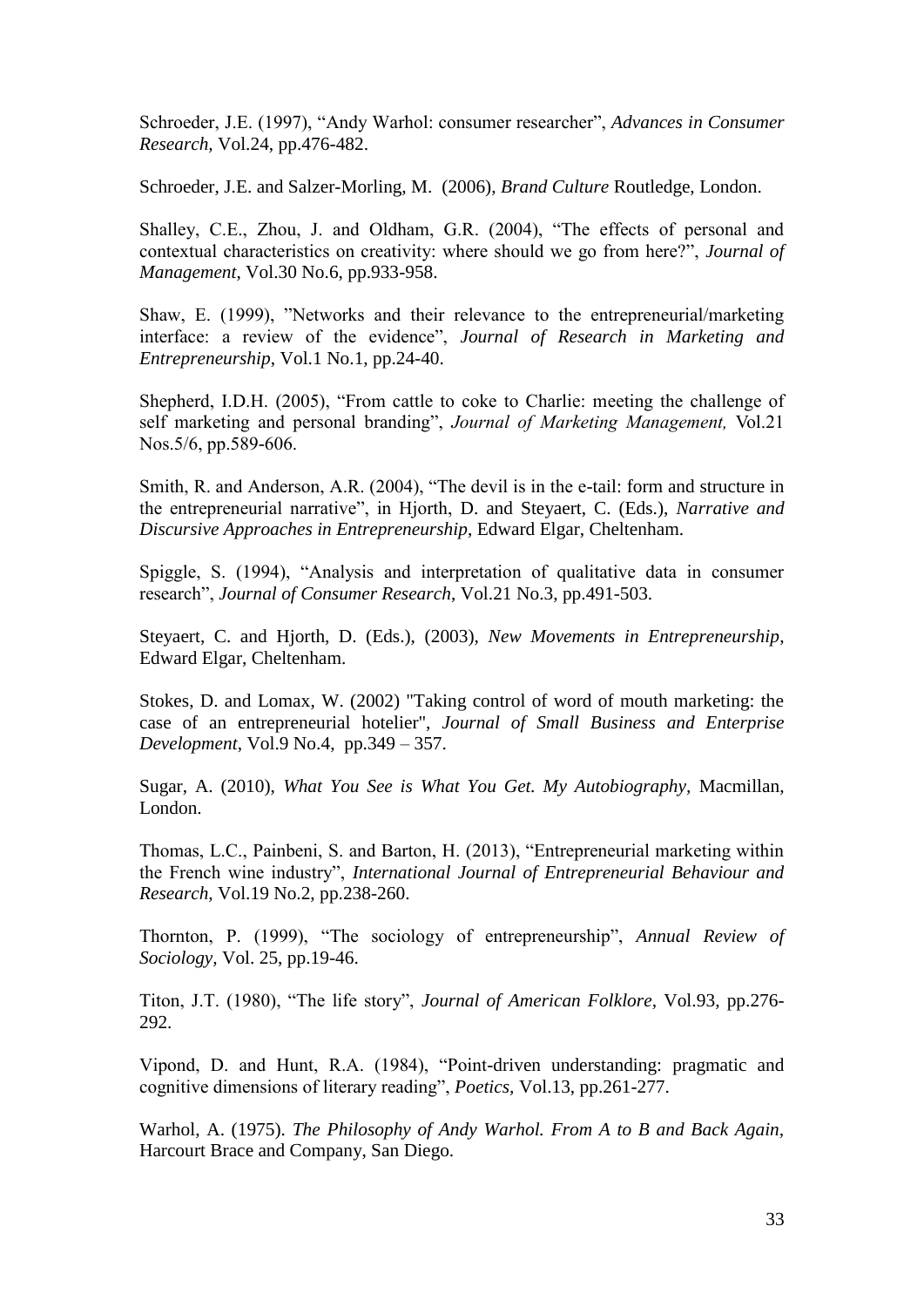Weick, K.E. (1995), *Sensemaking in Organizations*, Sage Thousand Oaks, CA.

Whistler, J. McNeil (1888), "The Ten O'Clock Lecture", reproduced Harrison, C., Wood, P. and Gaiger, J. (Eds.), *Art in Theory 1815-1900*, Blackwell Publishers, Oxford, pp. 837-847.

Woodman, R.W. and Schoenfeldt, L.F. (1990), "An interactionist model of creative behaviour", *Journal of Creative Behaviour*, Vol.24 No.4, pp.279-290.

Yim, C.K. and Kannan, P.K. (1999), "Consumer behavioral loyalty: a segmentation model and analysis", *Journal of Business Research,* Vol.44 No.2, pp.75-92.

Zontanos, G. and Anderson, A.R. (2004), "Relationships, marketing and small business: an exploration of links in theory and practice", *Qualitative Market Research: An International Journal*, Vol.7 No.3, pp.228-236.